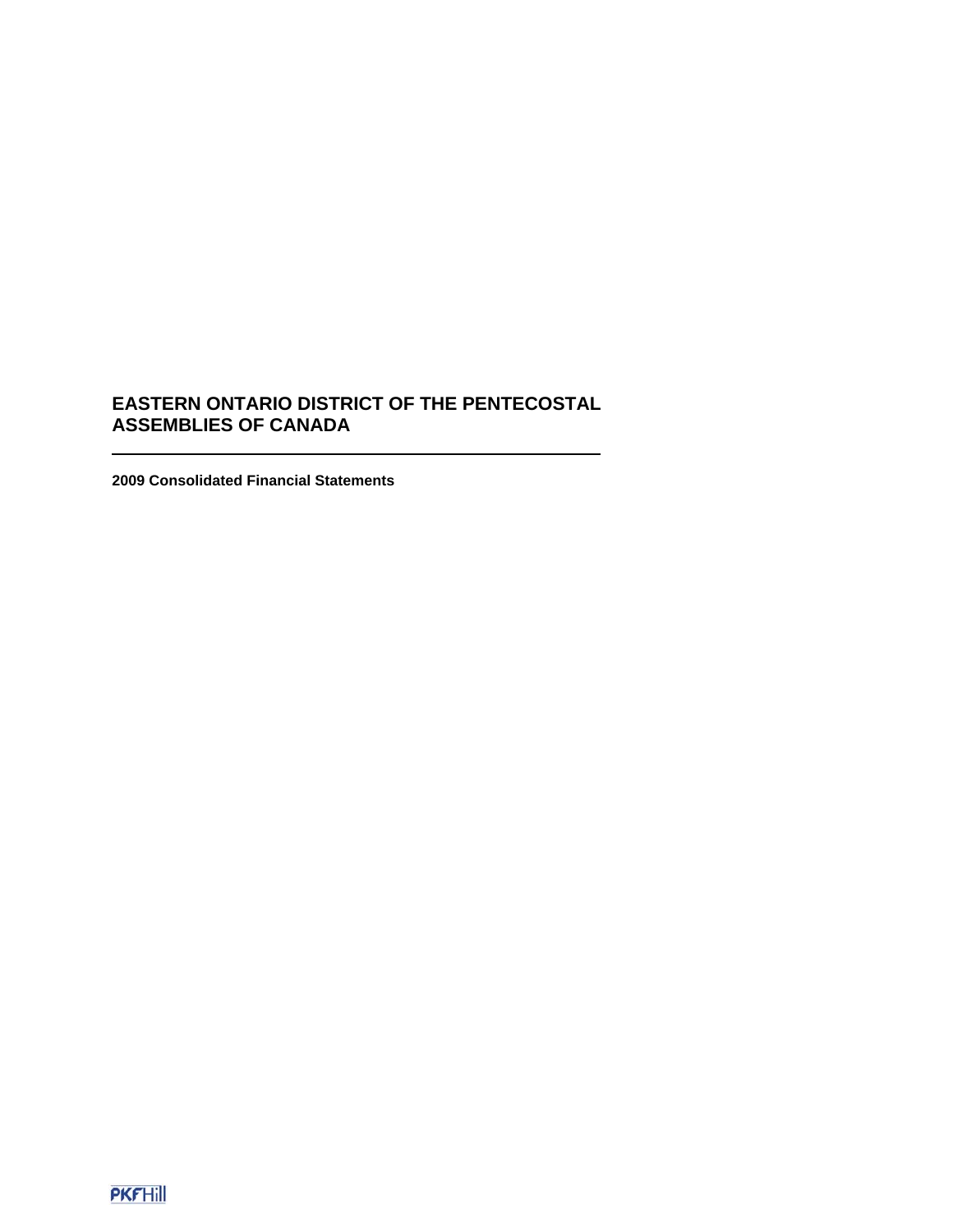# **Contents**

|                                                     | Page     |
|-----------------------------------------------------|----------|
| Auditors' Report                                    |          |
| <b>Consolidated Statement of Financial Position</b> | 2        |
| <b>Consolidated Statement of Activities</b>         | 3        |
| Consolidated Statement of Changes in Net Assets     | 4        |
| <b>Consolidated Statement of Cash Flows</b>         | 5        |
| Notes to Consolidated Financial Statements          | $6 - 16$ |

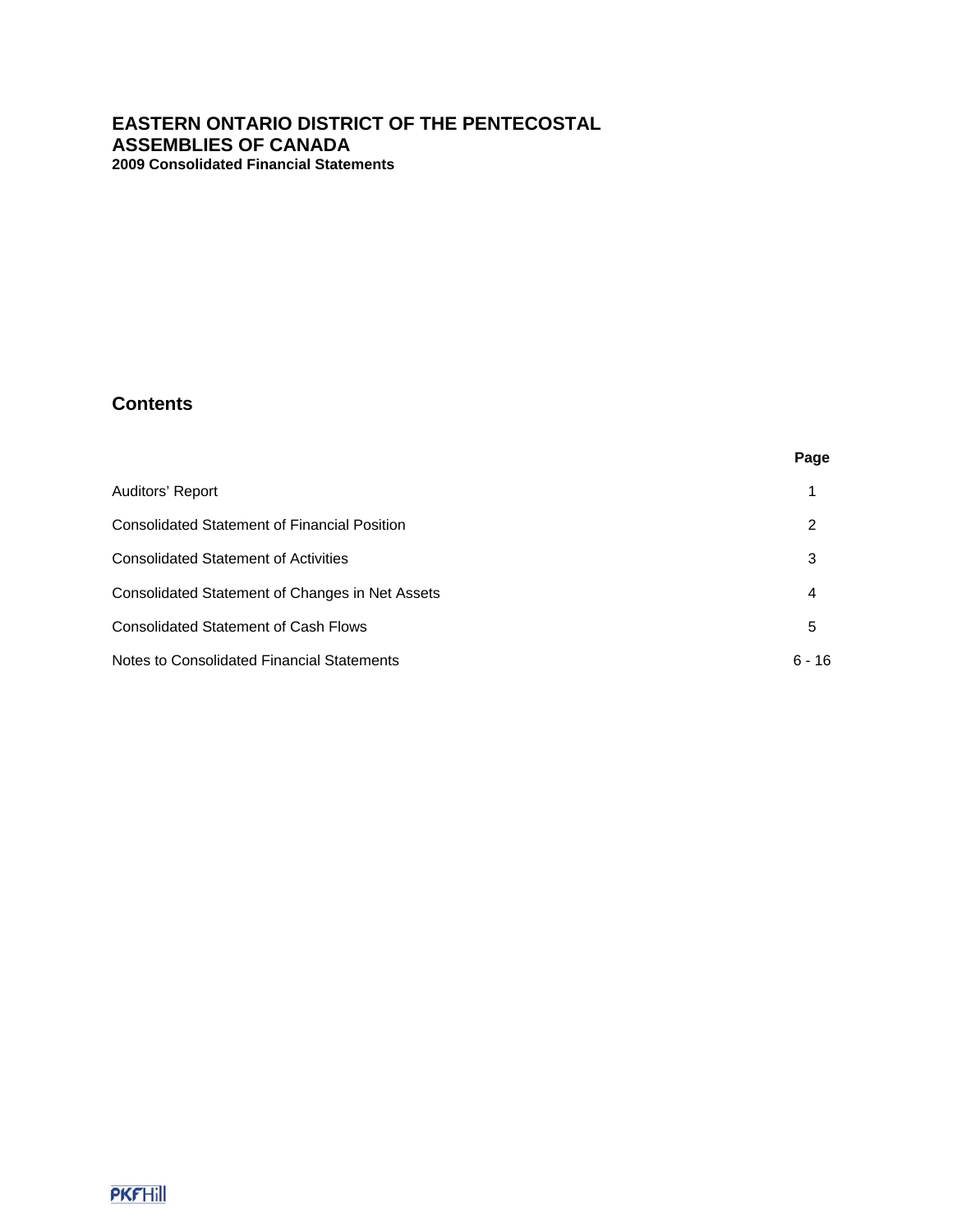

PKF Hill LLP

41 Valleybrook Drive, Suite 200 Toronto, Ontario, Canada M3B 2S6

Phone: 416-449-9171 Fax: 416-449-7401 www.pkfhill.com

# **Auditors' Report**

**To the Members of the Eastern Ontario District of The Pentecostal Assemblies of Canada**

We have audited the consolidated statement of financial position of the Eastern Ontario District of The Pentecostal Assemblies of Canada as at December 31, 2009 and the consolidated statements of activities, changes in net assets and cash flows for the year then ended. These consolidated financial statements are the responsibility of the District's management. Our responsibility is to express an opinion on these consolidated financial statements based on our audit.

We conducted our audit in accordance with Canadian generally accepted auditing standards. Those standards require that we plan and perform an audit to obtain reasonable assurance whether the financial statements are free of material misstatement. An audit includes examining, on a test basis, evidence supporting the amounts and disclosures in the financial statements. An audit also includes assessing the accounting principles used and significant estimates made by management, as well as evaluating the overall financial statement presentation.

In our opinion, these consolidated financial statements present fairly, in all material respects, the financial position of the District as at December 31, 2009 and the results of its operations and cash flows for the year then ended in accordance with Canadian generally accepted accounting principles.

PKF Hill LLP

Chartered Accountants, Licensed Public Accountants March 16, 2010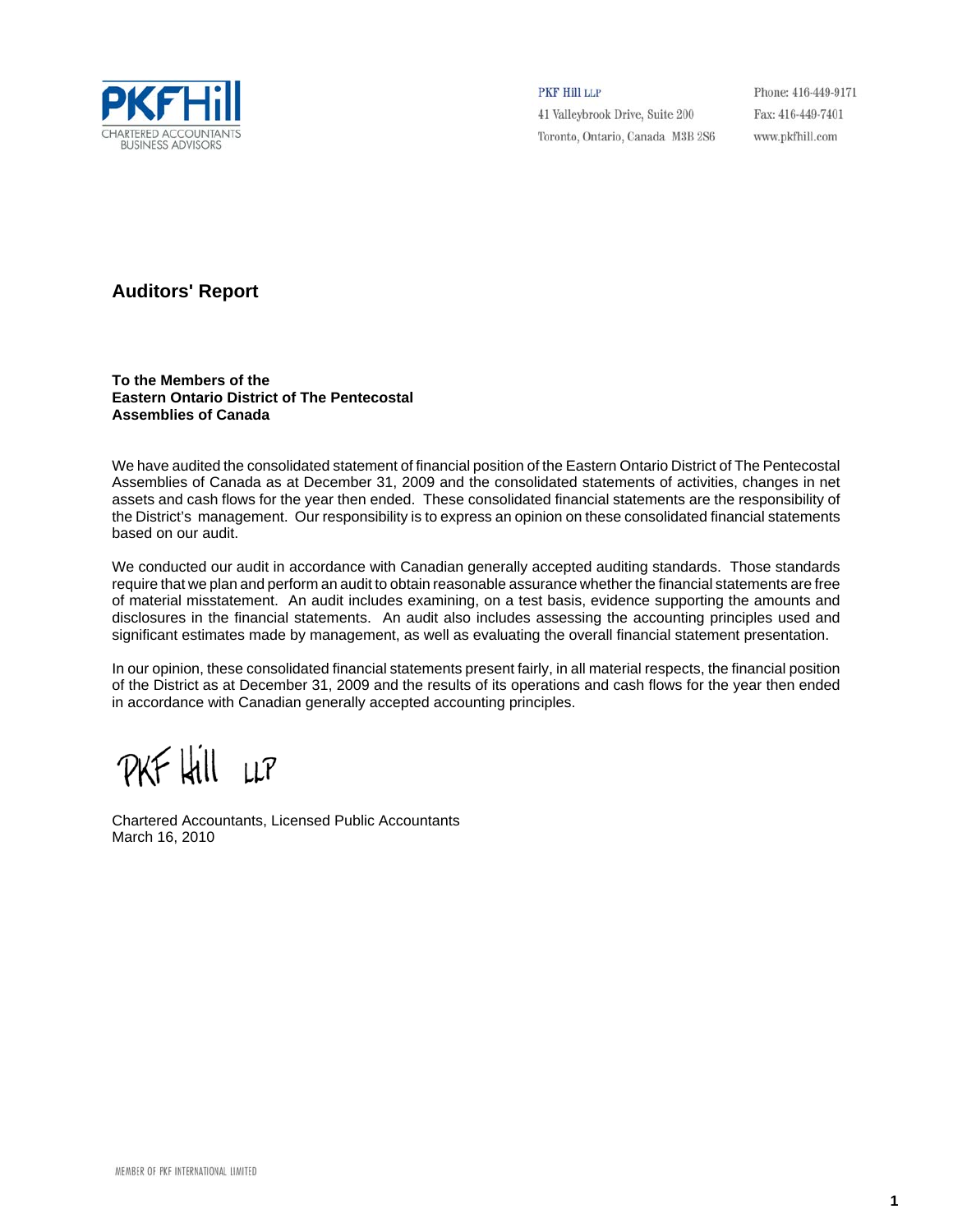**Consolidated Statement of Financial Position As at December 31**

|                                                                 |                            |                             | 2009                                    |                                                    |    |               | 2008            |
|-----------------------------------------------------------------|----------------------------|-----------------------------|-----------------------------------------|----------------------------------------------------|----|---------------|-----------------|
|                                                                 | General<br><b>District</b> | Heritage<br><b>Holdings</b> | Lakeshore<br><b>Pentecostal</b><br>Camp | <b>Ottawa Valley</b><br><b>Pentecostal</b><br>Camp |    | <b>Total</b>  | Total           |
| <b>ASSETS</b>                                                   |                            |                             |                                         |                                                    |    |               |                 |
| <b>Current assets</b>                                           |                            |                             |                                         |                                                    |    |               |                 |
| Cash                                                            | \$<br>135,727 \$           |                             | \$<br>20,332                            | \$<br>1,596                                        | \$ | 157,655       | \$<br>139,431   |
| Accounts receivable                                             | 32,133                     | 7,500                       | 112,830                                 | 6,693                                              |    | 159,156       | 124,928         |
| Inventory                                                       | 1,000                      |                             | 6,490                                   | 4,860                                              |    | 12,350        | 4,790           |
| Prepaid expenses and deposits<br>Loans receivable               | 34,483                     |                             | 24,517                                  | 8,958                                              |    | 67,958        | 67,839          |
| (notes $5$ and $14$ )                                           | 186,509                    |                             |                                         |                                                    |    | 186,509       | 187,322         |
|                                                                 | 389,852                    | 7,500                       | 164,169                                 | 22,107                                             |    | 583,628       | 524,310         |
| Property and equipment (note 6)                                 | 387,001                    | 1,399,623                   | 2,378,527                               | 203,820                                            |    | 4,368,971     | 5,058,213       |
|                                                                 |                            |                             |                                         |                                                    |    |               |                 |
|                                                                 | \$<br>776,853 \$           | 1,407,123                   | \$<br>2,542,696                         | \$<br>225,927                                      | S  | 4,952,599     | \$<br>5,582,523 |
| <b>LIABILITIES AND NET ASSETS</b><br><b>Current liabilities</b> |                            |                             |                                         |                                                    |    |               |                 |
| Accounts payable and                                            |                            |                             |                                         |                                                    |    |               |                 |
| accrued liabilities                                             | \$<br>183,425 \$           | 7,460                       | \$<br>55,834                            | \$<br>$3,470$ \$                                   |    | 250,189       | \$<br>365,607   |
| Current portion of bank<br>loans (note 7)                       | 86,667                     |                             | 40,000                                  |                                                    |    | 126,667       | 124,090         |
| Designated funds payable                                        |                            |                             |                                         |                                                    |    |               |                 |
| (note 8)                                                        | 43,140                     |                             | 156,016                                 |                                                    |    | 199,156       | 77,001          |
| Loans payable (notes 9 and 14)                                  | 1,753,347                  |                             |                                         |                                                    |    | 1,753,347     | 1,661,481       |
| Cottage deposits                                                |                            |                             |                                         |                                                    |    |               | 10,000          |
| Intercompany loans from District                                |                            |                             |                                         |                                                    |    |               |                 |
| (note 10)                                                       | (3, 198, 533)              | 1,699,812                   | 1,198,412                               | 300,309                                            |    |               |                 |
| Current portion of long-term                                    |                            |                             |                                         |                                                    |    |               |                 |
| debt (note 11)                                                  |                            | 50,000                      | 50,932                                  | 20,558                                             |    | 121,490       | 117,205         |
|                                                                 | (1, 131, 954)              | 1,757,272                   | 1,501,194                               | 324,337                                            |    | 2,450,849     | 2,355,384       |
| Bank loans (note 7)                                             | 1,477,618                  |                             |                                         |                                                    |    | 1,477,618     | 1,523,202       |
| Long-term debt (note 11)                                        |                            | 1,295,000                   | 782,827                                 | 394,668                                            |    | 2,472,495     | 3,168,613       |
|                                                                 | 345,664                    | 3,052,272                   | 2,284,021                               | 719,005                                            |    | 6,400,962     | 7,047,199       |
| Net assets                                                      |                            |                             |                                         |                                                    |    |               |                 |
| Invested in property and                                        |                            |                             |                                         |                                                    |    |               |                 |
| equipment (note 12)                                             | 387,001                    | 54,623                      | 346,356                                 |                                                    |    | 787,980       | 724,665         |
| Unrestricted                                                    | 44,188                     | (1,699,772)                 | (87, 681)                               | (493,078)                                          |    | (2, 236, 343) | (2, 189, 341)   |
|                                                                 | 431,189                    | (1,645,149)                 | 258,675                                 | (493, 078)                                         |    | (1,448,363)   | (1,464,676)     |
|                                                                 | \$<br>776,853 \$           | 1,407,123                   | \$<br>2,542,696                         | \$<br>225,927                                      | \$ | 4,952,599     | \$<br>5,582,523 |
| See accompanying notes                                          |                            |                             |                                         |                                                    |    |               |                 |

**On behalf of the Board: Director Director**

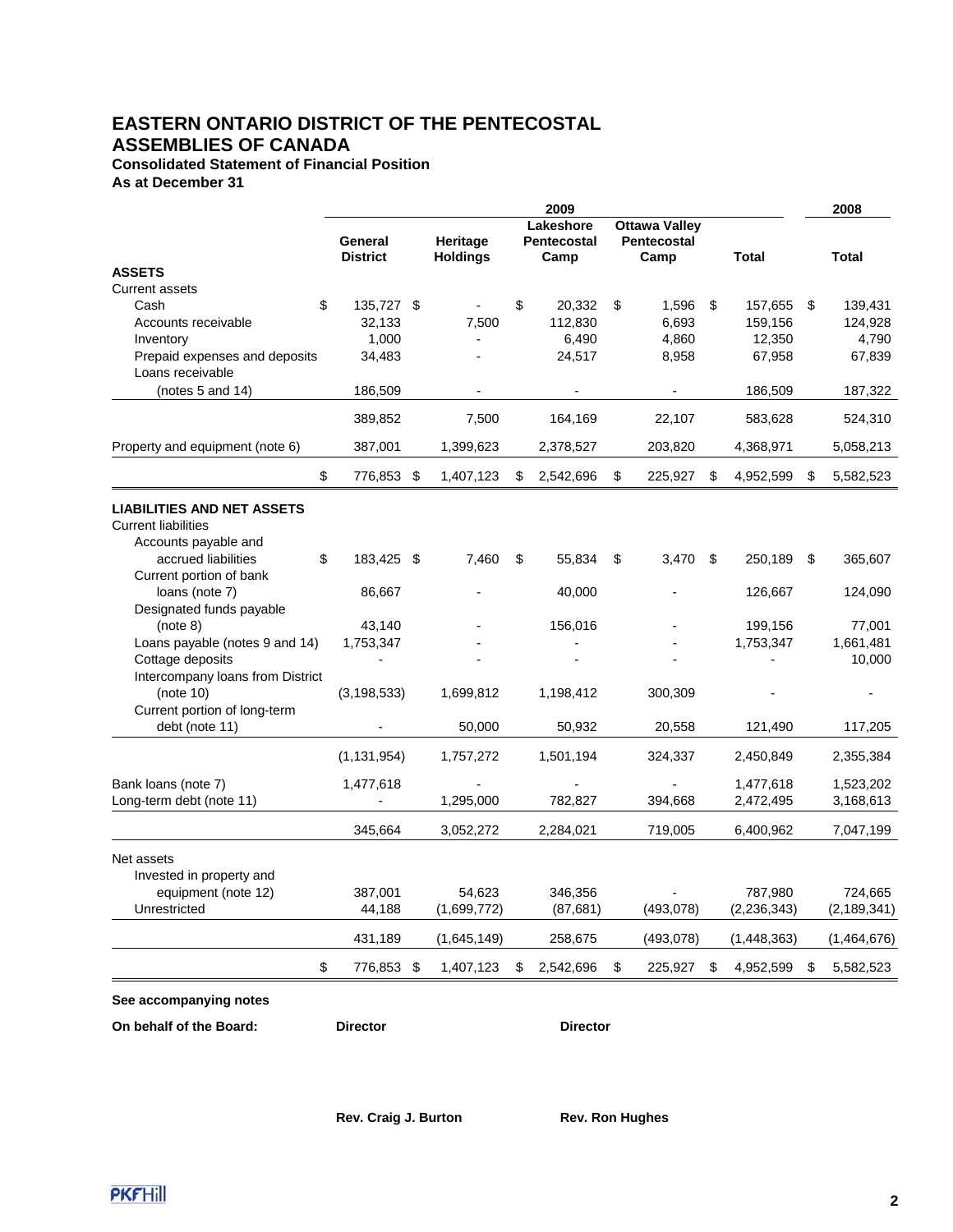## **Consolidated Statement of Activities**

**Year ended December 31**

| Lakeshore<br><b>Ottawa Valley</b><br>Heritage<br>Pentecostal<br>General<br>Pentecostal<br><b>Holdings</b><br><b>District</b><br>Camp<br>Camp<br><b>Total</b><br>Total<br>Revenue<br><b>Tithes</b><br>\$<br>\$<br>Churches<br>\$<br>2,075,819<br>- \$<br>\$<br>2,075,819<br>\$<br>1,983,164<br>261,332<br>261,332<br>265,242<br>Pastors and other<br>Sales and rentals<br>716,833<br>951,610<br>936,173<br>234,777<br>$\overline{\phantom{a}}$<br>14,415<br>397,782<br>122,996<br>604,320<br>Donations and offerings<br>535,193<br>Ministries registration and offerings<br>310,429<br>310,429<br>299,016<br>$\overline{\phantom{0}}$<br><b>Registration fees</b><br>1,648<br>141,927<br>71,597<br>213,389<br>215,172<br>Chaplaincy government contracts<br>149,494<br>149,494<br>172,573<br>Conferences and conventions<br>55,433<br>55,433<br>$\overline{\phantom{a}}$<br>16,153<br>16,153<br>Rent<br>9,650<br>Interest<br>6,948<br>2,783<br>131<br>9,862<br>9,750<br>Other<br>5,290<br>5,702<br>412<br>10,282<br>2,875,930<br>16,153<br>1,259,325<br>434,791<br>4,586,199<br>4,503,559<br>Expenditures<br>Salaries and benefits<br>116,332<br>876,105<br>240,728<br>1,233,165<br>1,119,426<br>Building and property<br>39,915<br>32,979<br>292,170<br>125,800<br>490,864<br>445,176<br>407,498<br>Camp<br>306,913<br>137,207<br>444,120<br>$\overline{a}$<br>108,282<br>32,136<br>Administration and office<br>173,447<br>37,697<br>351,562<br>375,388<br><b>Ministries</b><br>301,175<br>301,175<br>290,593<br>239,588<br>239,588<br>198,471<br>Subsidies and donations<br><b>Bible colleges</b><br>239,062<br>239,062<br>237,051<br>National Office tithes<br>207,713<br>207,713<br>198,307<br>101,541<br>211,873<br>Interest on long-term debt<br>61,427<br>30,181<br>193,149<br>÷,<br>Interest and bank charges<br>22,826<br>6,398<br>160,709<br>189,933<br>203,347<br>Chaplain salaries<br>133,647<br>134,802<br>134,802<br>$\overline{a}$<br>Executive<br>114,374<br>114,374<br>92,127<br>1,280<br>District conference<br>101,316<br>101,316<br>$\blacksquare$<br>Other<br>36,160<br>37,412<br>37,525<br>74,937<br>Designated funds<br>53,265<br>13,963<br>67,228<br>203,622<br>Conferences and conventions<br>4,875<br>4,875<br>27,664<br>2,630,493<br>209,742<br>1,085,611<br>462,017<br>4,387,863<br>4,181,630<br>Excess (deficiency) of revenue over<br>245,437<br>(193, 589)<br>173,714<br>(27, 226)<br>321,929<br>198,336<br>expenditures from operations<br>(21, 934)<br>Amortization of property and equipment<br>(25, 272)<br>(113, 753)<br>(21,064)<br>(182, 023)<br>(193, 283)<br>Net subsidies (note 13)<br>(133, 181)<br>60,000<br>14,806<br>58,375<br>$\overline{a}$<br>(155, 115)<br>34,728<br>(98, 947)<br>37,311<br>(182, 023)<br>(193, 283)<br>Excess (deficiency) of revenue<br>over expenditures<br>90,322<br>\$<br>(158, 861)<br>74,767<br>\$<br>10,085<br>$\frac{1}{2}$<br>16,313<br>128,646<br>\$<br>\$<br>\$ |  |  | 2009 |  |  | 2008 |
|----------------------------------------------------------------------------------------------------------------------------------------------------------------------------------------------------------------------------------------------------------------------------------------------------------------------------------------------------------------------------------------------------------------------------------------------------------------------------------------------------------------------------------------------------------------------------------------------------------------------------------------------------------------------------------------------------------------------------------------------------------------------------------------------------------------------------------------------------------------------------------------------------------------------------------------------------------------------------------------------------------------------------------------------------------------------------------------------------------------------------------------------------------------------------------------------------------------------------------------------------------------------------------------------------------------------------------------------------------------------------------------------------------------------------------------------------------------------------------------------------------------------------------------------------------------------------------------------------------------------------------------------------------------------------------------------------------------------------------------------------------------------------------------------------------------------------------------------------------------------------------------------------------------------------------------------------------------------------------------------------------------------------------------------------------------------------------------------------------------------------------------------------------------------------------------------------------------------------------------------------------------------------------------------------------------------------------------------------------------------------------------------------------------------------------------------------------------------------------------------------------------------------------------------------------------------------------------------------------------------------------------------------------------------------------------------------------------------------------------------------------------------------------------------------------------------------------------------------------------------------------------------------------------------------------------------|--|--|------|--|--|------|
|                                                                                                                                                                                                                                                                                                                                                                                                                                                                                                                                                                                                                                                                                                                                                                                                                                                                                                                                                                                                                                                                                                                                                                                                                                                                                                                                                                                                                                                                                                                                                                                                                                                                                                                                                                                                                                                                                                                                                                                                                                                                                                                                                                                                                                                                                                                                                                                                                                                                                                                                                                                                                                                                                                                                                                                                                                                                                                                                              |  |  |      |  |  |      |
|                                                                                                                                                                                                                                                                                                                                                                                                                                                                                                                                                                                                                                                                                                                                                                                                                                                                                                                                                                                                                                                                                                                                                                                                                                                                                                                                                                                                                                                                                                                                                                                                                                                                                                                                                                                                                                                                                                                                                                                                                                                                                                                                                                                                                                                                                                                                                                                                                                                                                                                                                                                                                                                                                                                                                                                                                                                                                                                                              |  |  |      |  |  |      |
|                                                                                                                                                                                                                                                                                                                                                                                                                                                                                                                                                                                                                                                                                                                                                                                                                                                                                                                                                                                                                                                                                                                                                                                                                                                                                                                                                                                                                                                                                                                                                                                                                                                                                                                                                                                                                                                                                                                                                                                                                                                                                                                                                                                                                                                                                                                                                                                                                                                                                                                                                                                                                                                                                                                                                                                                                                                                                                                                              |  |  |      |  |  |      |
|                                                                                                                                                                                                                                                                                                                                                                                                                                                                                                                                                                                                                                                                                                                                                                                                                                                                                                                                                                                                                                                                                                                                                                                                                                                                                                                                                                                                                                                                                                                                                                                                                                                                                                                                                                                                                                                                                                                                                                                                                                                                                                                                                                                                                                                                                                                                                                                                                                                                                                                                                                                                                                                                                                                                                                                                                                                                                                                                              |  |  |      |  |  |      |
|                                                                                                                                                                                                                                                                                                                                                                                                                                                                                                                                                                                                                                                                                                                                                                                                                                                                                                                                                                                                                                                                                                                                                                                                                                                                                                                                                                                                                                                                                                                                                                                                                                                                                                                                                                                                                                                                                                                                                                                                                                                                                                                                                                                                                                                                                                                                                                                                                                                                                                                                                                                                                                                                                                                                                                                                                                                                                                                                              |  |  |      |  |  |      |
|                                                                                                                                                                                                                                                                                                                                                                                                                                                                                                                                                                                                                                                                                                                                                                                                                                                                                                                                                                                                                                                                                                                                                                                                                                                                                                                                                                                                                                                                                                                                                                                                                                                                                                                                                                                                                                                                                                                                                                                                                                                                                                                                                                                                                                                                                                                                                                                                                                                                                                                                                                                                                                                                                                                                                                                                                                                                                                                                              |  |  |      |  |  |      |
|                                                                                                                                                                                                                                                                                                                                                                                                                                                                                                                                                                                                                                                                                                                                                                                                                                                                                                                                                                                                                                                                                                                                                                                                                                                                                                                                                                                                                                                                                                                                                                                                                                                                                                                                                                                                                                                                                                                                                                                                                                                                                                                                                                                                                                                                                                                                                                                                                                                                                                                                                                                                                                                                                                                                                                                                                                                                                                                                              |  |  |      |  |  |      |
|                                                                                                                                                                                                                                                                                                                                                                                                                                                                                                                                                                                                                                                                                                                                                                                                                                                                                                                                                                                                                                                                                                                                                                                                                                                                                                                                                                                                                                                                                                                                                                                                                                                                                                                                                                                                                                                                                                                                                                                                                                                                                                                                                                                                                                                                                                                                                                                                                                                                                                                                                                                                                                                                                                                                                                                                                                                                                                                                              |  |  |      |  |  |      |
|                                                                                                                                                                                                                                                                                                                                                                                                                                                                                                                                                                                                                                                                                                                                                                                                                                                                                                                                                                                                                                                                                                                                                                                                                                                                                                                                                                                                                                                                                                                                                                                                                                                                                                                                                                                                                                                                                                                                                                                                                                                                                                                                                                                                                                                                                                                                                                                                                                                                                                                                                                                                                                                                                                                                                                                                                                                                                                                                              |  |  |      |  |  |      |
|                                                                                                                                                                                                                                                                                                                                                                                                                                                                                                                                                                                                                                                                                                                                                                                                                                                                                                                                                                                                                                                                                                                                                                                                                                                                                                                                                                                                                                                                                                                                                                                                                                                                                                                                                                                                                                                                                                                                                                                                                                                                                                                                                                                                                                                                                                                                                                                                                                                                                                                                                                                                                                                                                                                                                                                                                                                                                                                                              |  |  |      |  |  |      |
|                                                                                                                                                                                                                                                                                                                                                                                                                                                                                                                                                                                                                                                                                                                                                                                                                                                                                                                                                                                                                                                                                                                                                                                                                                                                                                                                                                                                                                                                                                                                                                                                                                                                                                                                                                                                                                                                                                                                                                                                                                                                                                                                                                                                                                                                                                                                                                                                                                                                                                                                                                                                                                                                                                                                                                                                                                                                                                                                              |  |  |      |  |  |      |
|                                                                                                                                                                                                                                                                                                                                                                                                                                                                                                                                                                                                                                                                                                                                                                                                                                                                                                                                                                                                                                                                                                                                                                                                                                                                                                                                                                                                                                                                                                                                                                                                                                                                                                                                                                                                                                                                                                                                                                                                                                                                                                                                                                                                                                                                                                                                                                                                                                                                                                                                                                                                                                                                                                                                                                                                                                                                                                                                              |  |  |      |  |  |      |
|                                                                                                                                                                                                                                                                                                                                                                                                                                                                                                                                                                                                                                                                                                                                                                                                                                                                                                                                                                                                                                                                                                                                                                                                                                                                                                                                                                                                                                                                                                                                                                                                                                                                                                                                                                                                                                                                                                                                                                                                                                                                                                                                                                                                                                                                                                                                                                                                                                                                                                                                                                                                                                                                                                                                                                                                                                                                                                                                              |  |  |      |  |  |      |
|                                                                                                                                                                                                                                                                                                                                                                                                                                                                                                                                                                                                                                                                                                                                                                                                                                                                                                                                                                                                                                                                                                                                                                                                                                                                                                                                                                                                                                                                                                                                                                                                                                                                                                                                                                                                                                                                                                                                                                                                                                                                                                                                                                                                                                                                                                                                                                                                                                                                                                                                                                                                                                                                                                                                                                                                                                                                                                                                              |  |  |      |  |  |      |
|                                                                                                                                                                                                                                                                                                                                                                                                                                                                                                                                                                                                                                                                                                                                                                                                                                                                                                                                                                                                                                                                                                                                                                                                                                                                                                                                                                                                                                                                                                                                                                                                                                                                                                                                                                                                                                                                                                                                                                                                                                                                                                                                                                                                                                                                                                                                                                                                                                                                                                                                                                                                                                                                                                                                                                                                                                                                                                                                              |  |  |      |  |  |      |
|                                                                                                                                                                                                                                                                                                                                                                                                                                                                                                                                                                                                                                                                                                                                                                                                                                                                                                                                                                                                                                                                                                                                                                                                                                                                                                                                                                                                                                                                                                                                                                                                                                                                                                                                                                                                                                                                                                                                                                                                                                                                                                                                                                                                                                                                                                                                                                                                                                                                                                                                                                                                                                                                                                                                                                                                                                                                                                                                              |  |  |      |  |  |      |
|                                                                                                                                                                                                                                                                                                                                                                                                                                                                                                                                                                                                                                                                                                                                                                                                                                                                                                                                                                                                                                                                                                                                                                                                                                                                                                                                                                                                                                                                                                                                                                                                                                                                                                                                                                                                                                                                                                                                                                                                                                                                                                                                                                                                                                                                                                                                                                                                                                                                                                                                                                                                                                                                                                                                                                                                                                                                                                                                              |  |  |      |  |  |      |
|                                                                                                                                                                                                                                                                                                                                                                                                                                                                                                                                                                                                                                                                                                                                                                                                                                                                                                                                                                                                                                                                                                                                                                                                                                                                                                                                                                                                                                                                                                                                                                                                                                                                                                                                                                                                                                                                                                                                                                                                                                                                                                                                                                                                                                                                                                                                                                                                                                                                                                                                                                                                                                                                                                                                                                                                                                                                                                                                              |  |  |      |  |  |      |
|                                                                                                                                                                                                                                                                                                                                                                                                                                                                                                                                                                                                                                                                                                                                                                                                                                                                                                                                                                                                                                                                                                                                                                                                                                                                                                                                                                                                                                                                                                                                                                                                                                                                                                                                                                                                                                                                                                                                                                                                                                                                                                                                                                                                                                                                                                                                                                                                                                                                                                                                                                                                                                                                                                                                                                                                                                                                                                                                              |  |  |      |  |  |      |
|                                                                                                                                                                                                                                                                                                                                                                                                                                                                                                                                                                                                                                                                                                                                                                                                                                                                                                                                                                                                                                                                                                                                                                                                                                                                                                                                                                                                                                                                                                                                                                                                                                                                                                                                                                                                                                                                                                                                                                                                                                                                                                                                                                                                                                                                                                                                                                                                                                                                                                                                                                                                                                                                                                                                                                                                                                                                                                                                              |  |  |      |  |  |      |
|                                                                                                                                                                                                                                                                                                                                                                                                                                                                                                                                                                                                                                                                                                                                                                                                                                                                                                                                                                                                                                                                                                                                                                                                                                                                                                                                                                                                                                                                                                                                                                                                                                                                                                                                                                                                                                                                                                                                                                                                                                                                                                                                                                                                                                                                                                                                                                                                                                                                                                                                                                                                                                                                                                                                                                                                                                                                                                                                              |  |  |      |  |  |      |
|                                                                                                                                                                                                                                                                                                                                                                                                                                                                                                                                                                                                                                                                                                                                                                                                                                                                                                                                                                                                                                                                                                                                                                                                                                                                                                                                                                                                                                                                                                                                                                                                                                                                                                                                                                                                                                                                                                                                                                                                                                                                                                                                                                                                                                                                                                                                                                                                                                                                                                                                                                                                                                                                                                                                                                                                                                                                                                                                              |  |  |      |  |  |      |
|                                                                                                                                                                                                                                                                                                                                                                                                                                                                                                                                                                                                                                                                                                                                                                                                                                                                                                                                                                                                                                                                                                                                                                                                                                                                                                                                                                                                                                                                                                                                                                                                                                                                                                                                                                                                                                                                                                                                                                                                                                                                                                                                                                                                                                                                                                                                                                                                                                                                                                                                                                                                                                                                                                                                                                                                                                                                                                                                              |  |  |      |  |  |      |
|                                                                                                                                                                                                                                                                                                                                                                                                                                                                                                                                                                                                                                                                                                                                                                                                                                                                                                                                                                                                                                                                                                                                                                                                                                                                                                                                                                                                                                                                                                                                                                                                                                                                                                                                                                                                                                                                                                                                                                                                                                                                                                                                                                                                                                                                                                                                                                                                                                                                                                                                                                                                                                                                                                                                                                                                                                                                                                                                              |  |  |      |  |  |      |
|                                                                                                                                                                                                                                                                                                                                                                                                                                                                                                                                                                                                                                                                                                                                                                                                                                                                                                                                                                                                                                                                                                                                                                                                                                                                                                                                                                                                                                                                                                                                                                                                                                                                                                                                                                                                                                                                                                                                                                                                                                                                                                                                                                                                                                                                                                                                                                                                                                                                                                                                                                                                                                                                                                                                                                                                                                                                                                                                              |  |  |      |  |  |      |
|                                                                                                                                                                                                                                                                                                                                                                                                                                                                                                                                                                                                                                                                                                                                                                                                                                                                                                                                                                                                                                                                                                                                                                                                                                                                                                                                                                                                                                                                                                                                                                                                                                                                                                                                                                                                                                                                                                                                                                                                                                                                                                                                                                                                                                                                                                                                                                                                                                                                                                                                                                                                                                                                                                                                                                                                                                                                                                                                              |  |  |      |  |  |      |
|                                                                                                                                                                                                                                                                                                                                                                                                                                                                                                                                                                                                                                                                                                                                                                                                                                                                                                                                                                                                                                                                                                                                                                                                                                                                                                                                                                                                                                                                                                                                                                                                                                                                                                                                                                                                                                                                                                                                                                                                                                                                                                                                                                                                                                                                                                                                                                                                                                                                                                                                                                                                                                                                                                                                                                                                                                                                                                                                              |  |  |      |  |  |      |
|                                                                                                                                                                                                                                                                                                                                                                                                                                                                                                                                                                                                                                                                                                                                                                                                                                                                                                                                                                                                                                                                                                                                                                                                                                                                                                                                                                                                                                                                                                                                                                                                                                                                                                                                                                                                                                                                                                                                                                                                                                                                                                                                                                                                                                                                                                                                                                                                                                                                                                                                                                                                                                                                                                                                                                                                                                                                                                                                              |  |  |      |  |  |      |
|                                                                                                                                                                                                                                                                                                                                                                                                                                                                                                                                                                                                                                                                                                                                                                                                                                                                                                                                                                                                                                                                                                                                                                                                                                                                                                                                                                                                                                                                                                                                                                                                                                                                                                                                                                                                                                                                                                                                                                                                                                                                                                                                                                                                                                                                                                                                                                                                                                                                                                                                                                                                                                                                                                                                                                                                                                                                                                                                              |  |  |      |  |  |      |
|                                                                                                                                                                                                                                                                                                                                                                                                                                                                                                                                                                                                                                                                                                                                                                                                                                                                                                                                                                                                                                                                                                                                                                                                                                                                                                                                                                                                                                                                                                                                                                                                                                                                                                                                                                                                                                                                                                                                                                                                                                                                                                                                                                                                                                                                                                                                                                                                                                                                                                                                                                                                                                                                                                                                                                                                                                                                                                                                              |  |  |      |  |  |      |
|                                                                                                                                                                                                                                                                                                                                                                                                                                                                                                                                                                                                                                                                                                                                                                                                                                                                                                                                                                                                                                                                                                                                                                                                                                                                                                                                                                                                                                                                                                                                                                                                                                                                                                                                                                                                                                                                                                                                                                                                                                                                                                                                                                                                                                                                                                                                                                                                                                                                                                                                                                                                                                                                                                                                                                                                                                                                                                                                              |  |  |      |  |  |      |
|                                                                                                                                                                                                                                                                                                                                                                                                                                                                                                                                                                                                                                                                                                                                                                                                                                                                                                                                                                                                                                                                                                                                                                                                                                                                                                                                                                                                                                                                                                                                                                                                                                                                                                                                                                                                                                                                                                                                                                                                                                                                                                                                                                                                                                                                                                                                                                                                                                                                                                                                                                                                                                                                                                                                                                                                                                                                                                                                              |  |  |      |  |  |      |
|                                                                                                                                                                                                                                                                                                                                                                                                                                                                                                                                                                                                                                                                                                                                                                                                                                                                                                                                                                                                                                                                                                                                                                                                                                                                                                                                                                                                                                                                                                                                                                                                                                                                                                                                                                                                                                                                                                                                                                                                                                                                                                                                                                                                                                                                                                                                                                                                                                                                                                                                                                                                                                                                                                                                                                                                                                                                                                                                              |  |  |      |  |  |      |
|                                                                                                                                                                                                                                                                                                                                                                                                                                                                                                                                                                                                                                                                                                                                                                                                                                                                                                                                                                                                                                                                                                                                                                                                                                                                                                                                                                                                                                                                                                                                                                                                                                                                                                                                                                                                                                                                                                                                                                                                                                                                                                                                                                                                                                                                                                                                                                                                                                                                                                                                                                                                                                                                                                                                                                                                                                                                                                                                              |  |  |      |  |  |      |
|                                                                                                                                                                                                                                                                                                                                                                                                                                                                                                                                                                                                                                                                                                                                                                                                                                                                                                                                                                                                                                                                                                                                                                                                                                                                                                                                                                                                                                                                                                                                                                                                                                                                                                                                                                                                                                                                                                                                                                                                                                                                                                                                                                                                                                                                                                                                                                                                                                                                                                                                                                                                                                                                                                                                                                                                                                                                                                                                              |  |  |      |  |  |      |
|                                                                                                                                                                                                                                                                                                                                                                                                                                                                                                                                                                                                                                                                                                                                                                                                                                                                                                                                                                                                                                                                                                                                                                                                                                                                                                                                                                                                                                                                                                                                                                                                                                                                                                                                                                                                                                                                                                                                                                                                                                                                                                                                                                                                                                                                                                                                                                                                                                                                                                                                                                                                                                                                                                                                                                                                                                                                                                                                              |  |  |      |  |  |      |
|                                                                                                                                                                                                                                                                                                                                                                                                                                                                                                                                                                                                                                                                                                                                                                                                                                                                                                                                                                                                                                                                                                                                                                                                                                                                                                                                                                                                                                                                                                                                                                                                                                                                                                                                                                                                                                                                                                                                                                                                                                                                                                                                                                                                                                                                                                                                                                                                                                                                                                                                                                                                                                                                                                                                                                                                                                                                                                                                              |  |  |      |  |  |      |
|                                                                                                                                                                                                                                                                                                                                                                                                                                                                                                                                                                                                                                                                                                                                                                                                                                                                                                                                                                                                                                                                                                                                                                                                                                                                                                                                                                                                                                                                                                                                                                                                                                                                                                                                                                                                                                                                                                                                                                                                                                                                                                                                                                                                                                                                                                                                                                                                                                                                                                                                                                                                                                                                                                                                                                                                                                                                                                                                              |  |  |      |  |  |      |
|                                                                                                                                                                                                                                                                                                                                                                                                                                                                                                                                                                                                                                                                                                                                                                                                                                                                                                                                                                                                                                                                                                                                                                                                                                                                                                                                                                                                                                                                                                                                                                                                                                                                                                                                                                                                                                                                                                                                                                                                                                                                                                                                                                                                                                                                                                                                                                                                                                                                                                                                                                                                                                                                                                                                                                                                                                                                                                                                              |  |  |      |  |  |      |
|                                                                                                                                                                                                                                                                                                                                                                                                                                                                                                                                                                                                                                                                                                                                                                                                                                                                                                                                                                                                                                                                                                                                                                                                                                                                                                                                                                                                                                                                                                                                                                                                                                                                                                                                                                                                                                                                                                                                                                                                                                                                                                                                                                                                                                                                                                                                                                                                                                                                                                                                                                                                                                                                                                                                                                                                                                                                                                                                              |  |  |      |  |  |      |
|                                                                                                                                                                                                                                                                                                                                                                                                                                                                                                                                                                                                                                                                                                                                                                                                                                                                                                                                                                                                                                                                                                                                                                                                                                                                                                                                                                                                                                                                                                                                                                                                                                                                                                                                                                                                                                                                                                                                                                                                                                                                                                                                                                                                                                                                                                                                                                                                                                                                                                                                                                                                                                                                                                                                                                                                                                                                                                                                              |  |  |      |  |  |      |
|                                                                                                                                                                                                                                                                                                                                                                                                                                                                                                                                                                                                                                                                                                                                                                                                                                                                                                                                                                                                                                                                                                                                                                                                                                                                                                                                                                                                                                                                                                                                                                                                                                                                                                                                                                                                                                                                                                                                                                                                                                                                                                                                                                                                                                                                                                                                                                                                                                                                                                                                                                                                                                                                                                                                                                                                                                                                                                                                              |  |  |      |  |  |      |

**See accompanying notes**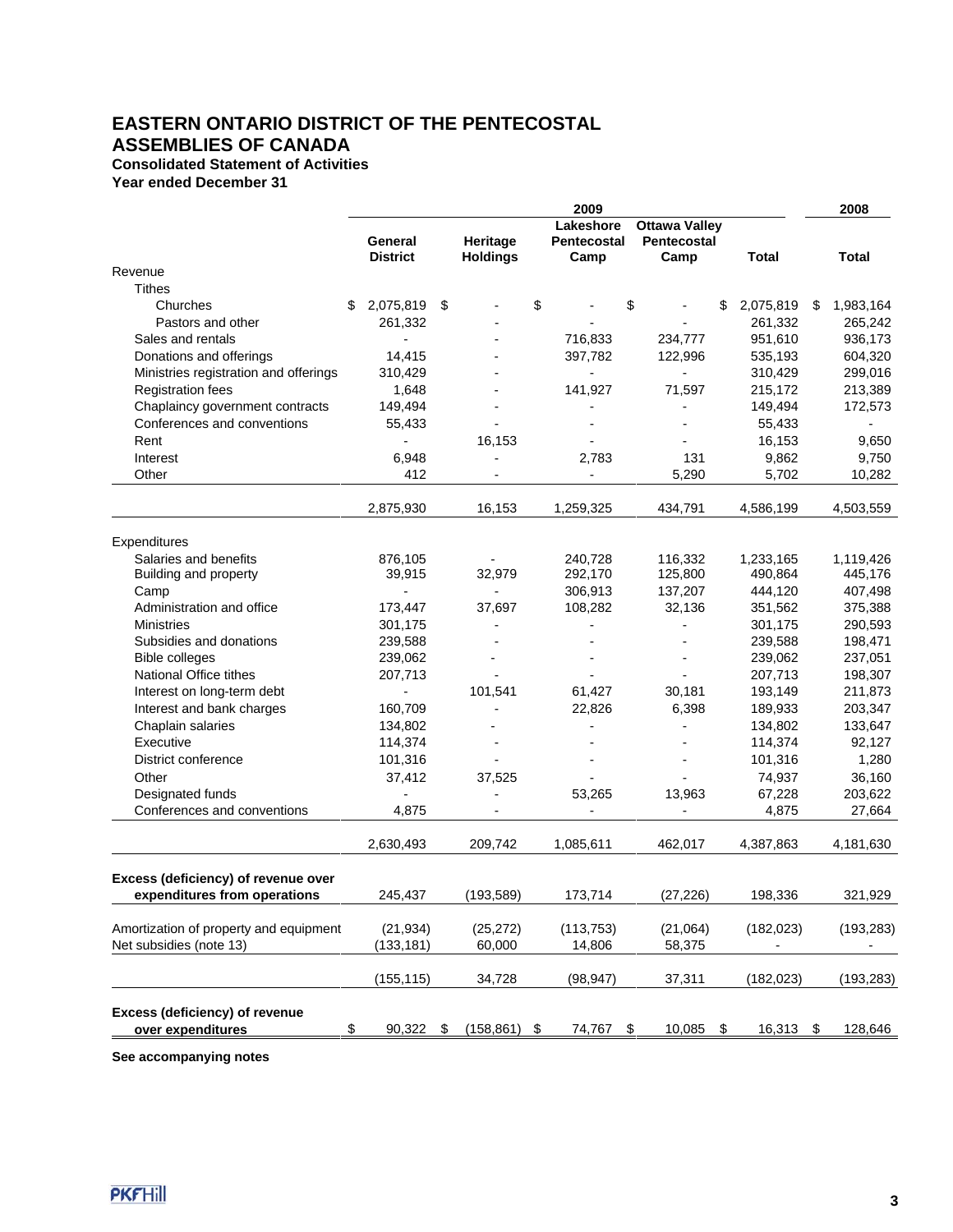# **Consolidated Statement of Changes in Net Assets**

**Year ended December 31**

|     |                                                                                                                                                                                           | 2009                                                                |      |                                         |                  |  | 2008        |
|-----|-------------------------------------------------------------------------------------------------------------------------------------------------------------------------------------------|---------------------------------------------------------------------|------|-----------------------------------------|------------------|--|-------------|
|     |                                                                                                                                                                                           | Invested in<br><b>Property and</b><br><b>Equipment</b><br>(note 12) |      | <b>Unrestricted</b>                     | <b>Total</b>     |  | Total       |
| (a) | <b>General District</b>                                                                                                                                                                   |                                                                     |      |                                         |                  |  |             |
|     | Net assets, beginning of year                                                                                                                                                             | \$<br>400,880                                                       | - \$ | $(60,013)$ \$                           | 340,867 \$       |  | 199,920     |
|     | Excess (deficiency) of revenue over expenditures                                                                                                                                          | (21, 934)                                                           |      | 112,256                                 | 90,322           |  | 140,947     |
|     | Invested in property and equipment<br>Purchase of property and equipment                                                                                                                  | 8,055                                                               |      | (8,055)                                 |                  |  |             |
|     | Net assets, end of year                                                                                                                                                                   | 387,001                                                             |      | 44,188                                  | 431,189          |  | 340,867     |
| (b) | <b>Heritage Holdings</b>                                                                                                                                                                  |                                                                     |      |                                         |                  |  |             |
|     | Net assets, beginning of year                                                                                                                                                             | 48,895                                                              |      | (1,535,183)                             | (1,486,288)      |  | (1,393,283) |
|     | Deficiency of revenue over expenditures                                                                                                                                                   | (25, 272)                                                           |      | (133,589)                               | (158, 861)       |  | (93,005)    |
|     | Invested in property and equipment<br>Sale of property (note 6)                                                                                                                           | (604,000)                                                           |      | 604,000                                 |                  |  |             |
|     | Repayment of long-term debt                                                                                                                                                               | 635,000                                                             |      | (635,000)                               |                  |  |             |
|     | Net assets, end of year                                                                                                                                                                   | 54,623                                                              |      | (1,699,772)                             | (1,645,149)      |  | (1,486,288) |
| (c) | <b>Lakeshore Pentecostal Camp</b>                                                                                                                                                         |                                                                     |      |                                         |                  |  |             |
|     | Net assets, beginning of year                                                                                                                                                             | 274,890                                                             |      | (90, 982)                               | 183,908          |  | 161,008     |
|     | Excess (deficiency) of revenue over expenditures                                                                                                                                          | (113, 753)                                                          |      | 188,520                                 | 74,767           |  | 22,900      |
|     | Invested in property and equipment                                                                                                                                                        |                                                                     |      |                                         |                  |  |             |
|     | Purchase of property and equipment                                                                                                                                                        | 87,230                                                              |      | (87, 230)                               |                  |  |             |
|     | Repayment of loan from District                                                                                                                                                           | 57,141                                                              |      | (57, 141)                               |                  |  |             |
|     | Repayment of long-term debt                                                                                                                                                               | 40,848                                                              |      | (40, 848)                               |                  |  |             |
|     | Net assets, end of year                                                                                                                                                                   | 346,356                                                             |      | (87, 681)                               | 258,675          |  | 183,908     |
| (d) | <b>Ottawa Valley Pentecostal Camp</b>                                                                                                                                                     |                                                                     |      |                                         |                  |  |             |
|     | Net assets, beginning of year                                                                                                                                                             |                                                                     |      | (503, 163)                              | (503, 163)       |  | (560, 967)  |
|     | Excess (deficiency) of revenue over expenditures                                                                                                                                          | (21,064)                                                            |      | 31,149                                  | 10,085           |  | 57,804      |
|     | Invested in property and equipment<br>Purchase of property and equipment<br>Increase in Ioan from District<br>Repayment of long-term debt<br>Non-applicable portion of loan from District | 1,496<br>(874)<br>15,985<br>4,457                                   |      | (1,496)<br>874<br>(15, 985)<br>(4, 457) |                  |  |             |
|     | Net assets, end of year                                                                                                                                                                   |                                                                     |      | (493, 078)                              | (493, 078)       |  | (503, 163)  |
|     | Consolidated net assets, end of year                                                                                                                                                      | \$<br>787,980                                                       | \$   | $(2,236,343)$ \$                        | $(1,448,363)$ \$ |  | (1,464,676) |

**See accompanying notes**

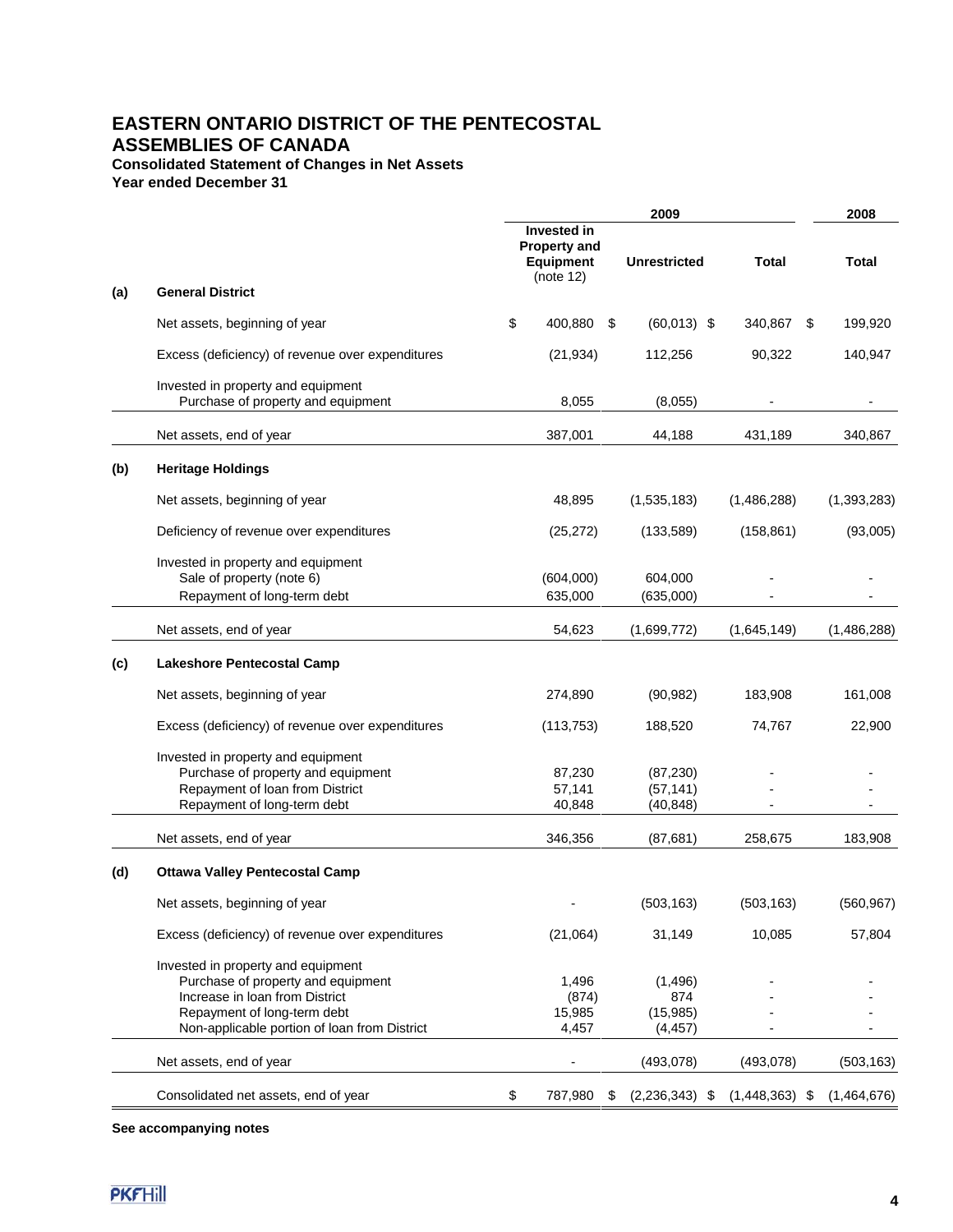# **EASTERN ONTARIO DISTRICT OF THE PENTECOSTAL ASSEMBLIES OF CANADA Consolidated Statement of Cash Flows Year ended December 31**

|                                                             | 2009          | 2008          |
|-------------------------------------------------------------|---------------|---------------|
|                                                             |               |               |
| Operating activities<br>Excess of revenue over expenditures | \$<br>16,313  | \$<br>128,646 |
| Add items not involving cash                                |               |               |
| Amortization of property and equipment                      | 182,023       | 193,283       |
| Loss on disposal of property and equipment                  |               | 1,251         |
|                                                             |               |               |
|                                                             | 198,336       | 323,180       |
| Net change in non-cash working capital items                |               |               |
| Accounts receivable                                         | (34, 228)     | 7,780         |
| Inventory                                                   | (7,560)       |               |
| Prepaid expenses and deposits                               | (119)         | (10, 698)     |
| Accounts payable and accrued liabilities                    | (115, 418)    | 39,805        |
| Designated funds payable                                    | 122,155       | (72, 917)     |
| Cottage deposits                                            | (10,000)      | (25,000)      |
|                                                             |               |               |
|                                                             | (45, 170)     | (61,030)      |
| Cash flows from operating activities                        | 153,166       | 262,150       |
| Financing activities                                        |               |               |
| Proceeds of loans payable                                   | 275,423       | 184,675       |
| Repayment of loans payable                                  | (183, 557)    | (253, 873)    |
| Repayment of bank loans                                     | (43,007)      | (35, 301)     |
| Repayment of long-term debt                                 | (691, 833)    | (174, 691)    |
|                                                             |               |               |
| Cash flows from financing activities                        | (642, 974)    | (279, 190)    |
| Investing activities                                        |               |               |
| Net change in loans receivable                              | 813           | 3,900         |
| Purchase of property and equipment                          | (96, 781)     | (58, 939)     |
| Proceeds on sale of property                                | 604,000       |               |
|                                                             |               |               |
| Cash flows from investing activities                        | 508,032       | (55,039)      |
| Net change in cash during the year                          | 18,224        | (72,079)      |
| Cash, beginning of year                                     | 139,431       | 211,510       |
| Cash, end of year                                           | \$<br>157,655 | \$<br>139,431 |
|                                                             |               |               |

**See accompanying notes**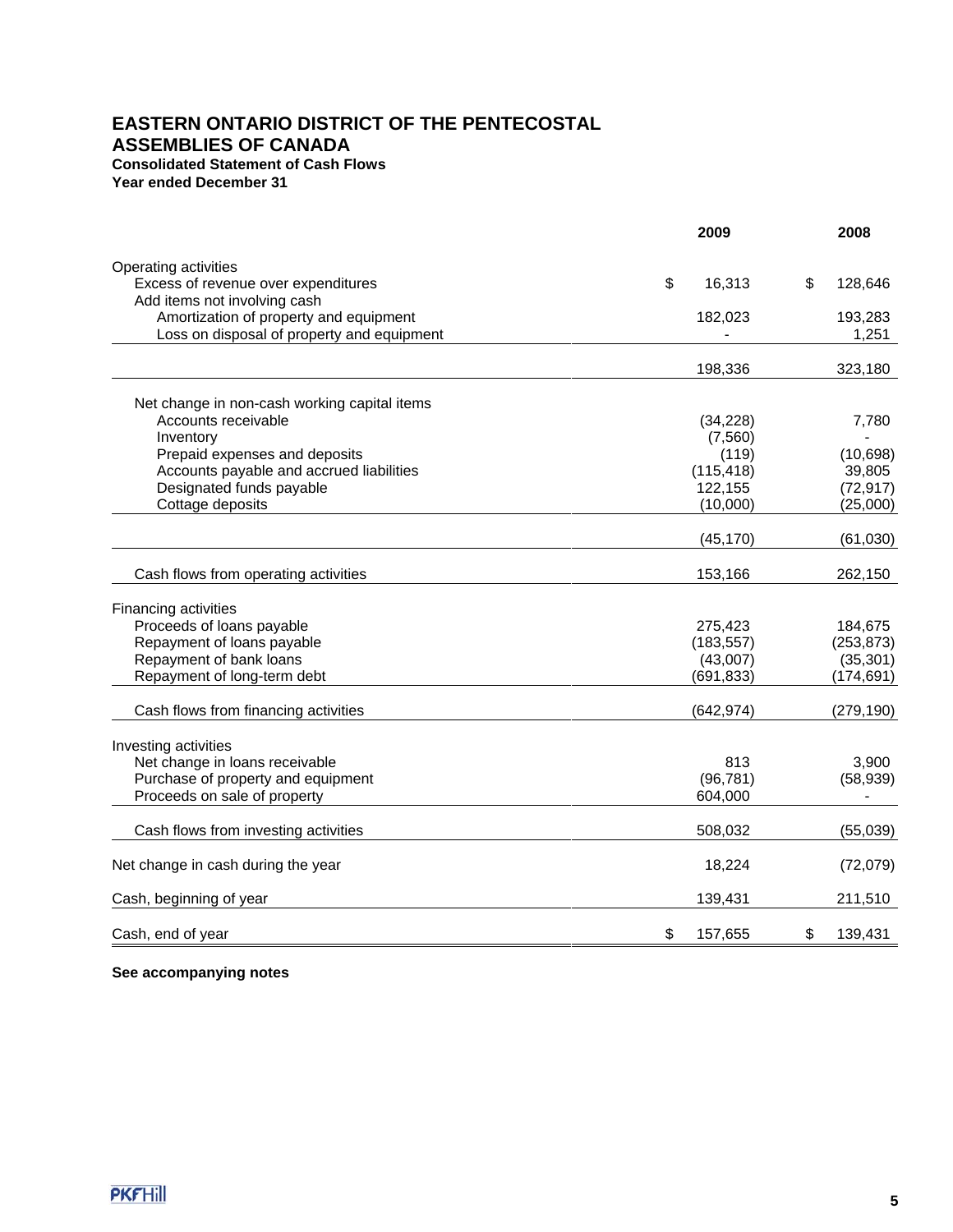### **1. Purpose of the organization**

The purpose of the Eastern Ontario District of The Pentecostal Assemblies of Canada (the "District") is to promulgate the gospel of Jesus Christ, establish new congregations and provide leadership and support to those churches in the District which are associated with The Pentecostal Assemblies of Canada (the "PAOC"). The District was established by Letters Patent on May 17, 1919, and derives its jurisdiction and authority from the General Conference of The Pentecostal Assemblies of Canada.

### **2. Summary of significant accounting policies**

The consolidated financial statements have been prepared by management in accordance with Canadian generally accepted accounting principles, the more significant of which are outlined below.

#### Going concern

These consolidated financial statements have been prepared in accordance with Canadian generally accepted accounting principles applicable to a going concern, which presumes the realization of assets and discharge of liabilities in the normal course of operations.

At December 31, 2009, the District has a working capital deficiency of \$1,867,221 (2008 - \$1,831,074) and a net asset deficiency of \$1,448,363 (2008 - \$1,464,676). Consequently, the District's ability to continue as a going concern is dependent on the support of the PAOC, the District's lenders, and a continued surplus position in its operations.

These consolidated financial statements do not include any adjustments to the amounts and classification of assets and liabilities that might be necessary should the District be unable to continue as a going concern.

#### Basis of consolidation

The consolidated financial statements include the accounts of the Eastern Ontario District of The Pentecostal Assemblies of Canada, Eastern Ontario Heritage Holdings (Non-Profit) ("Heritage Holdings"), Lakeshore Pentecostal Camp, and Ottawa Valley Pentecostal Camp.

The District is a registered charity under the Income Tax Act (Canada) and is exempt from income taxes.

Heritage Holdings was incorporated without share capital as a not-for-profit organization. The main purpose of the organization is to advance the work of the PAOC by holding land for the District office and a religious retreat centre. The organization is controlled by the District due to common board members.

The camps are registered charities under the Income Tax Act (Canada) and are exempt from income taxes. The camps have specific purposes consistent with the purposes of, and with ultimately accountability to, the District.

### Use of estimates

The preparation of consolidated financial statements in conformity with Canadian generally accepted accounting principles requires management to make estimates and assumptions that affect the reported amounts of assets and liabilities at the date of the consolidated financial statements and the reported amounts of revenue and expenditures during the year. Actual results could differ from these estimates.

#### Fund accounting

The District follows the principals of fund accounting, under which resources for particular purposes are classified for accounting and reporting into funds corresponding to those purposes.

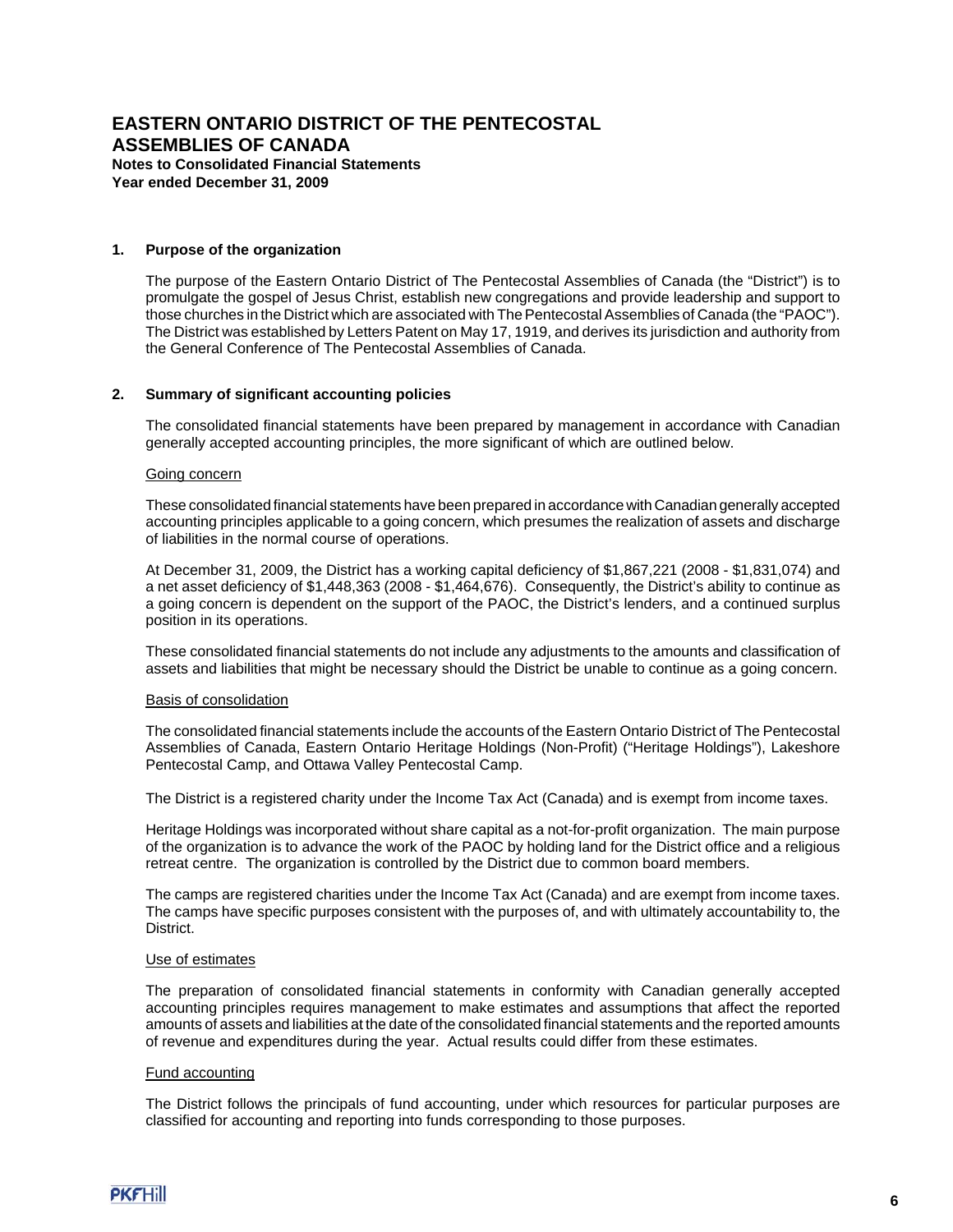### **2. Summary of significant accounting policies** - continued

### General District

The General District fund consists of assets, liabilities, revenue and expenditures related to the operation of the District which are not included in other funds.

#### Heritage Holdings

The Heritage Holdings fund consists of the Heritage property and related debt and includes the revenue and expenditures related to this property.

#### Lakeshore Pentecostal Camp

The Lakeshore Pentecostal Camp fund reports the assets, liabilities, revenue and expenditures of the Lakeshore Pentecostal Camp located in Cobourg, Ontario.

#### Ottawa Valley Pentecostal Camp

The Ottawa Valley Pentecostal Camp fund reports the assets, liabilities, revenue and expenditures of the Ottawa Valley Pentecostal Camp located in Cobden, Ontario.

#### **Inventory**

Inventory is stated at the lower of cost and net realizable value with cost being determined on a first-in, firstout basis.

#### Property and equipment

Purchased property and equipment are recorded at cost. Contributed property and equipment are recorded at fair value at the date of contribution. Amortization is recorded on the property and equipment on a declining balance basis as follows, except for the Lakeshore Pentecostal Camp buildings which are amortized over 40 years on a straight-line basis:

| 4%        |
|-----------|
| 10% - 20% |
| 30%       |
| 10% - 20% |
| 10%       |
| 30%       |
| 20%       |
|           |

#### Revenue recognition

The District follows the deferral method of accounting for tithes, donations and offerings. Restricted tithes, donations and offerings are recognized as revenue in the year in which the related expenditures are incurred. To the extent that revenue has not been recognized, it has been reflected as designated funds payable. Unrestricted tithes, donations and offerings are recognized as revenue when received or receivable if the amount to be received can be reasonably estimated and collection is reasonably assured. Sales and rentals, registration fees, chaplaincy government contracts and conference revenue are recognized as the services are provided.

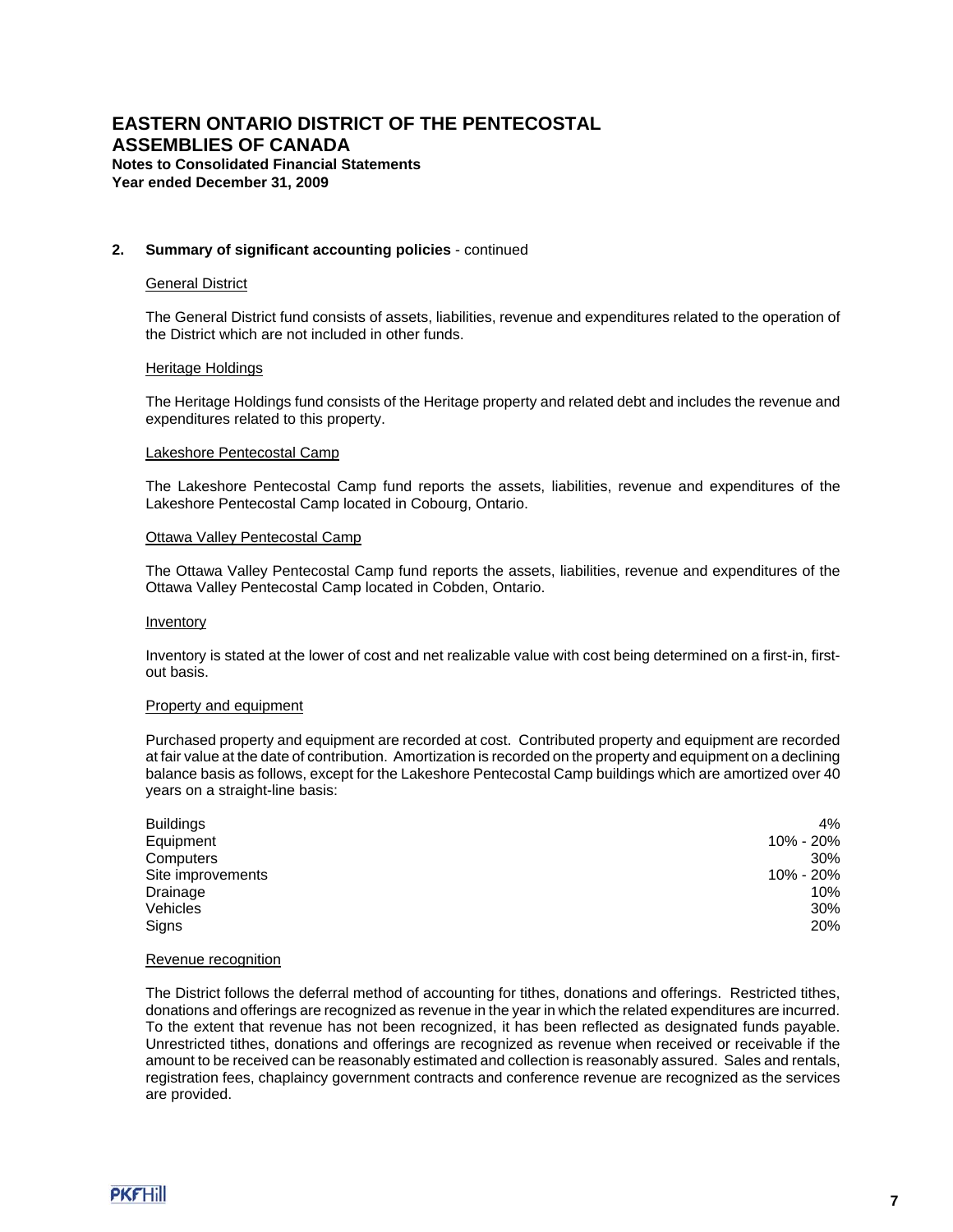### **2. Summary of significant accounting policies** - continued

### Volunteer services

The District receives volunteer services, the value of which cannot be reasonably estimated. Therefore, no provision for these amounts is reflected in the consolidated financial statements.

#### Future accounting standards changes

The Canadian Institute of Chartered Accountants ("CICA") has not issued any accounting standards which the District will be required to adopt for its fiscal year 2010.

### **3. Objectives, policies and processes for managing capital**

The District's capital comprises the net amounts invested in property and equipment and unrestricted funds of four entities: the Eastern Ontario District of The Pentecostal Assemblies of Canada, Eastern Ontario Heritage Holdings (Non-Profit), Lakeshore Pentecostal Camp, and Ottawa Valley Pentecostal Camp.

The District invests in property and equipment to provide for carrying out its purposes. Each of the camps have campgrounds on which to provide programs for children, youth, and adults to strengthen Christian fellowship, share the Gospel, and to minister to people with special challenges in life.

Funds are externally restricted when either of the General or the District Conferences passes a resolution which requires a financial commitment (e.g. 10% of church tithes received by the District to be sent to support the International Office of the PAOC) or donors subscribe to a cause presented to them by the District or its camps. All such funds are used for their restricted expenditure at the earliest possible time.

Funds are internally restricted when the District Executive, by resolution, determines expenditure or a policy guiding ongoing expenditure. Examples of such resolutions include the decision made to send 10% of church tithes to the regional ministry training college at Master's College and Seminary, and the decision made to provide a percentage of church tithes (by region) to each of the camps. Budgetary restrictions occur when the annual budgets are approved by the District Executive, individually and in consolidation. From 2008 and onwards, debt reduction has been a budgetary priority in order to reduce limitations on ministry expenditures.

Heritage Holdings has a budget based on anticipated costs of holding property (taxes and maintenance) and on rental income.

The camps each have a leadership structure appointed by the District Executive consisting of a Camp Director, a Camp Manager, and a Camp Committee. The Camp Committees develop proposed budgets each year consistent with the camps' purposes and submit them to the District Officers for inclusion in the consolidated budget.

The approved budgets are returned to each of the governing boards of the respective entities to apply and monitor. The District Officers oversee and ensure compliance with budgetary guidelines on a daily basis. The District Executive regularly reviews financial reports for oversight purposes.

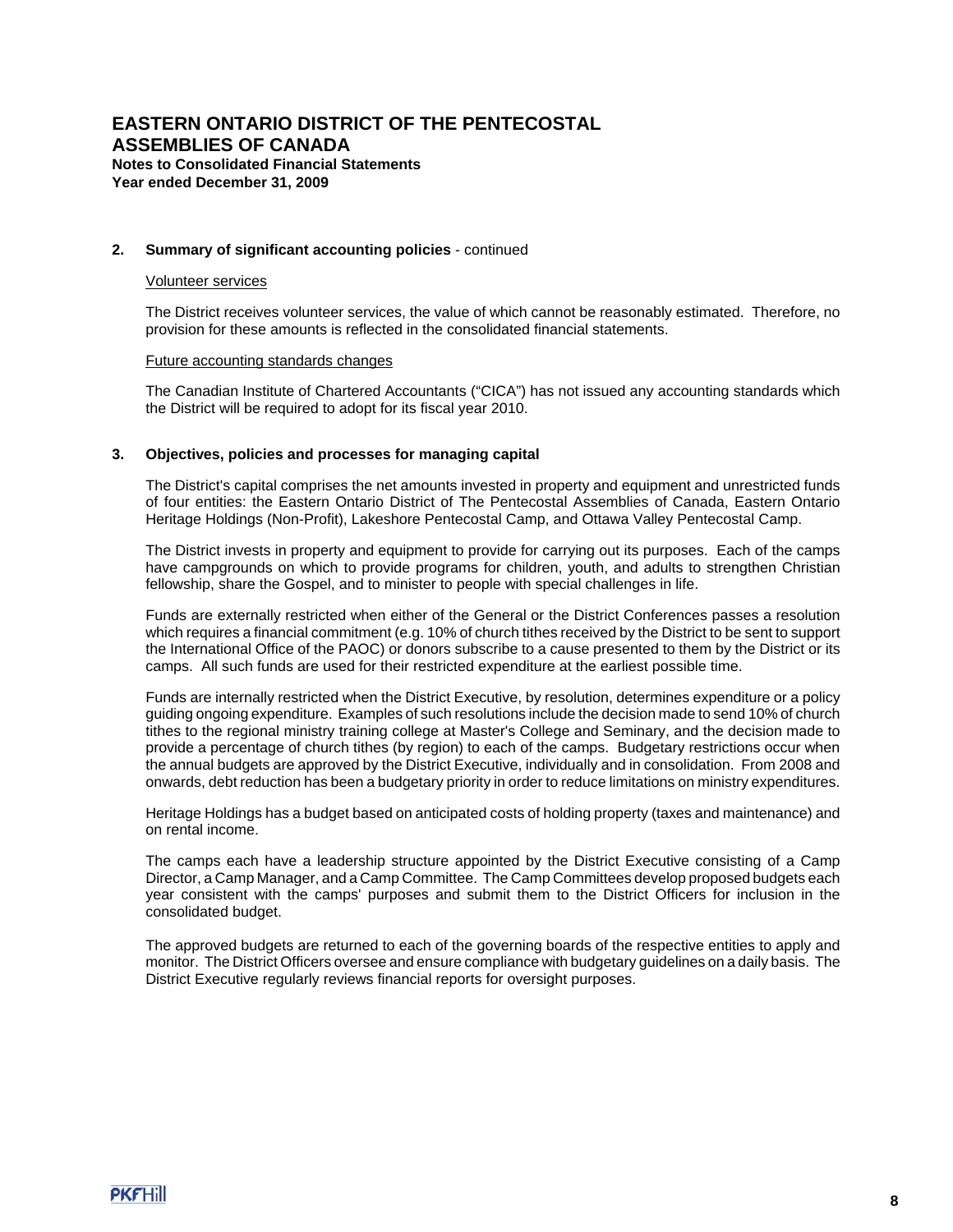**Year ended December 31, 2009**

### **4. Financial instruments**

The CICA provides a temporary choice for financial instruments disclosure and the District has chosen to continue to apply Financial Instruments - Disclosure and Presentation, Section 3861 in place of Financial Instruments - Disclosure, Section 3862 and Financial Instruments - Presentation, Section 3863.

The District's financial instruments consist of cash, accounts receivable, prepaid deposits, loans receivable, accounts payable, bank loans, designated funds payable, loans payable, cottage deposits and long-term debt.

#### **Measurement**

The carrying values of the District's cash, accounts receivable, prepaid deposits, accounts payable, designated funds payable and cottage deposits approximate fair values due to their short-term maturities.

Loans receivable and loans payable are recorded at cost as the fair value and amortized cost is not determinable.

Bank loans and long-term debt are recorded at amortized cost using the effective interest rate method.

#### Interest rate risk

The District is exposed to interest rate price risk with respect to its loans receivable, bank loans, loans payable and long-term debt.

### Credit risk

Credit risk arises from the potential that churches and members will fail to honour their obligations. The District is exposed to credit risk through accounts receivable and loans receivable. The District performs ongoing evaluations of its churches' and members' financial condition and limits the amount of credit extended when considered necessary.

#### **5. Loans receivable**

|                                                                                                             | 2009           | 2008           |
|-------------------------------------------------------------------------------------------------------------|----------------|----------------|
| Church planting demand loans at various interest rates<br>to a maximum of 5%, secured by various properties | 142.136<br>SS. | 131.882<br>SS. |
| Other general demand loans at prime rate, secured by property                                               | 38.963         | 48,243         |
| Accrued interest on loans receivable                                                                        | 5.410          | 7,197          |
|                                                                                                             | 186,509        | 187.322        |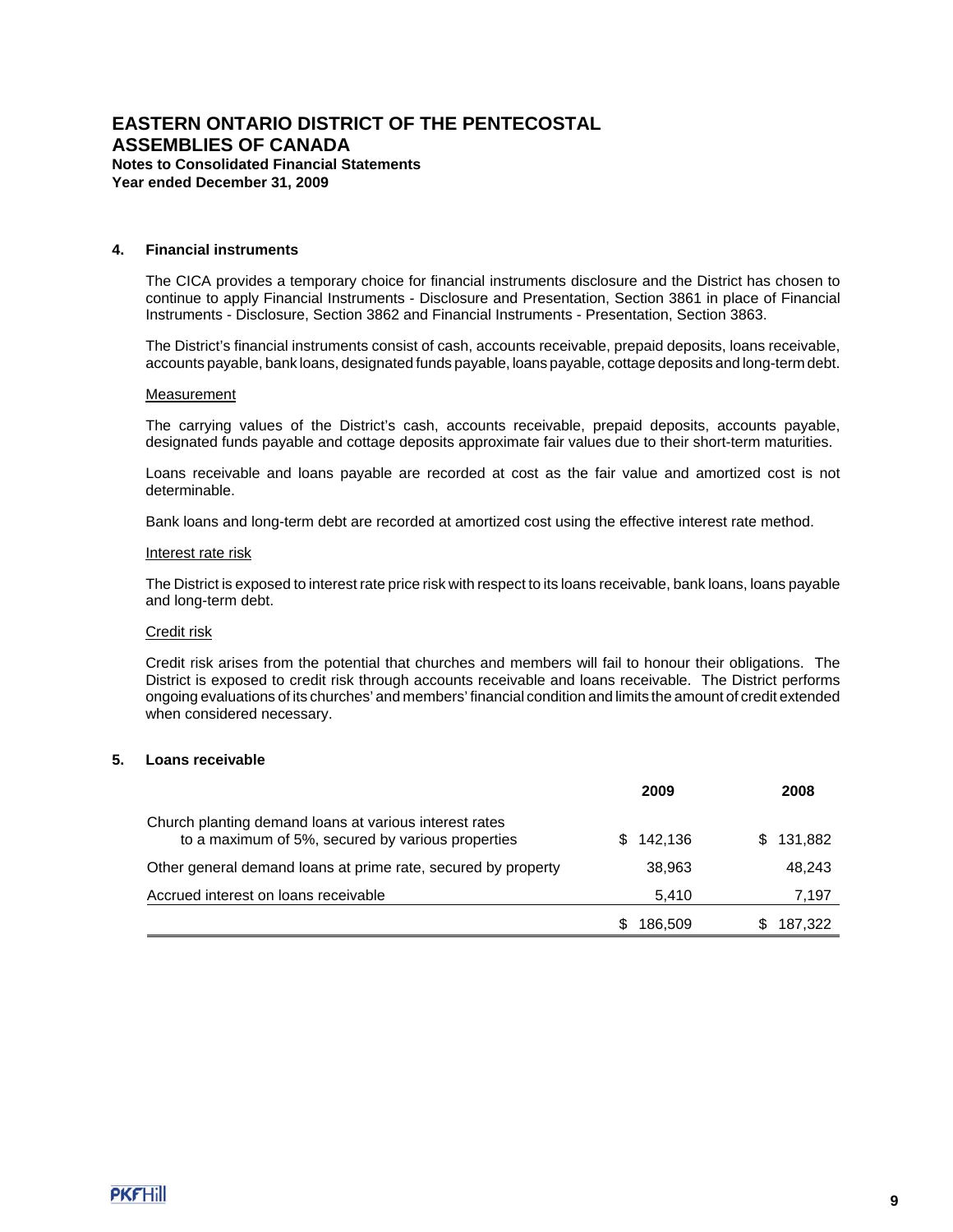**Year ended December 31, 2009**

## **6. Property and equipment**

|                                |                 | 2009                                      |                 | 2008            |
|--------------------------------|-----------------|-------------------------------------------|-----------------|-----------------|
|                                | Cost            | <b>Accumulated</b><br><b>Amortization</b> | <b>Net</b>      | <b>Net</b>      |
| <b>General District</b>        |                 |                                           |                 |                 |
| Land held for Church planting  | \$<br>244,914   | \$                                        | \$<br>244,914   | \$<br>244,914   |
| <b>Buildings</b>               | 146,584         | 64,004                                    | 82,580          | 86,019          |
| Equipment                      | 224,418         | 194,242                                   | 30,176          | 36,965          |
| Computers                      | 74,697          | 45,366                                    | 29,331          | 32,982          |
|                                | 690,613         | 303,612                                   | 387,001         | 400,880         |
| Heritage Holdings              |                 |                                           |                 |                 |
| Land                           | 696,000         |                                           | 696,000         | 1,300,000       |
| <b>Buildings</b>               | 800,000         | 309,761                                   | 490,239         | 506,619         |
| Site improvements              | 498,232         | 284,848                                   | 213,384         | 222,276         |
|                                | 1,994,232       | 594,609                                   | 1,399,623       | 2,028,895       |
| Lakeshore Pentecostal Camp     |                 |                                           |                 |                 |
| Land                           | 125,050         |                                           | 125,050         | 125,050         |
| <b>Buildings</b>               | 3,011,781       | 1,059,250                                 | 1,952,531       | 1,943,499       |
| Equipment                      | 572,077         | 449,999                                   | 122,078         | 135,060         |
| Site improvements              | 353,434         | 254,319                                   | 99,115          | 110,128         |
| Drainage                       | 163,297         | 95,450                                    | 67,847          | 75,385          |
| Vehicles                       | 158,360         | 151,357                                   | 7,003           | 10,003          |
| Signs                          | 23,011          | 18,108                                    | 4,903           | 5,925           |
|                                | 4,407,010       | 2,028,483                                 | 2,378,527       | 2,405,050       |
| Ottawa Valley Pentecostal Camp |                 |                                           |                 |                 |
| Land                           | 36,587          |                                           | 36,587          | 36,587          |
| <b>Buildings</b>               | 692,802         | 587,652                                   | 105,150         | 109,532         |
| Site improvements              | 209,644         | 175,412                                   | 34,232          | 41,328          |
| Equipment                      | 173,615         | 153,297                                   | 20,318          | 25,178          |
| Vehicles                       | 53,278          | 45,745                                    | 7,533           | 10,763          |
|                                | 1,165,926       | 962,106                                   | 203,820         | 223,388         |
|                                | \$<br>8,257,781 | \$<br>3,888,810                           | \$<br>4,368,971 | \$<br>5,058,213 |

During the year, Heritage Holdings sold land, including a home and farm buildings, as well as a lot that contains a house and attached garage, a creek, and a pond site, for gross proceeds of \$604,000, less closing costs of \$37,525. No gain or loss was recognized on the sale, and net proceeds were utilized to reduce the mortgage payable to Pentecostal Financial Services Group Inc. (note 11).

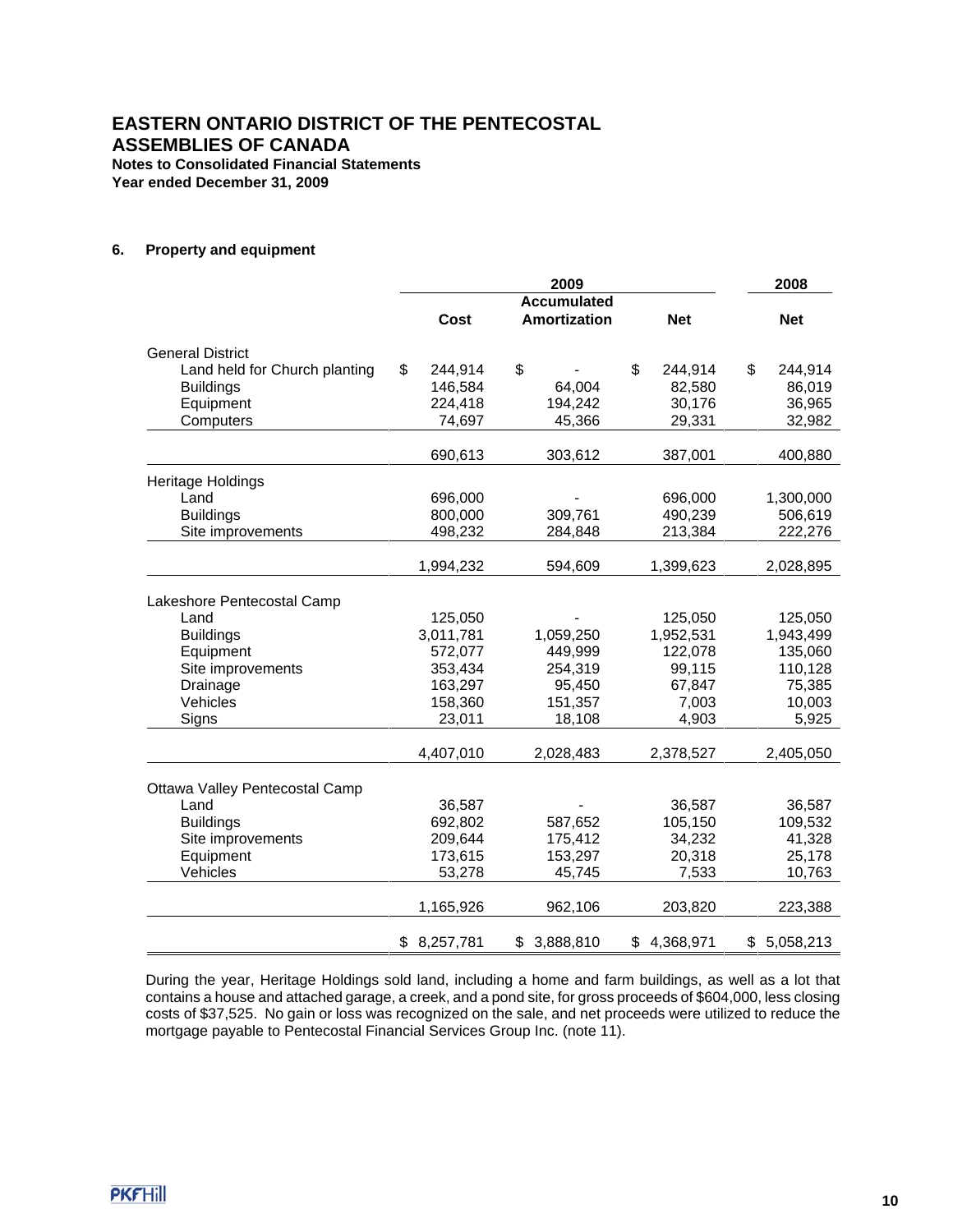## **7. Bank loans**

|                                                                                                                                                                                                                                    | 2009                 | 2008                 |
|------------------------------------------------------------------------------------------------------------------------------------------------------------------------------------------------------------------------------------|----------------------|----------------------|
| District loan, secured by the land located at the Lakeshore<br>and Ottawa Valley Pentecostal Camps, payable in monthly<br>blended principal and interest payments of \$11,014, bearing<br>interest at 5.76%, due December 22, 2013 | S.<br>1,524,285      | 1,567,293<br>S.      |
| Lakeshore Pentecostal Camp demand loan, unsecured, bearing<br>interest payable monthly at the bank prime rate plus 3.75%                                                                                                           | 40,000               | 59,999               |
|                                                                                                                                                                                                                                    | 1,564,285            | 1,627,292            |
| Bank indebtedness                                                                                                                                                                                                                  |                      |                      |
| General District                                                                                                                                                                                                                   | 40.000               | 20,000               |
| Less: current portion                                                                                                                                                                                                              | 1,604,285<br>126,667 | 1,647,292<br>124,090 |
|                                                                                                                                                                                                                                    | 1,477,618            | 1,523,202            |

Interest expense for the year amounted to \$91,427 (2008 - \$110,164). The bank indebtedness is repayable on demand and bears interest at the bank prime rate plus 3.75%. The maximum available overdraft credit is \$200,000 (2008 - \$200,000).

Future minimum principal payments on bank loans are as follows:

| 2010       | \$<br>126,667   |
|------------|-----------------|
| 2011       | 49,394          |
| 2012       | 52,280          |
| 2013       | 55,335          |
| 2014       | 58,568          |
| Thereafter | 1,262,041       |
|            |                 |
|            | \$<br>1,604,285 |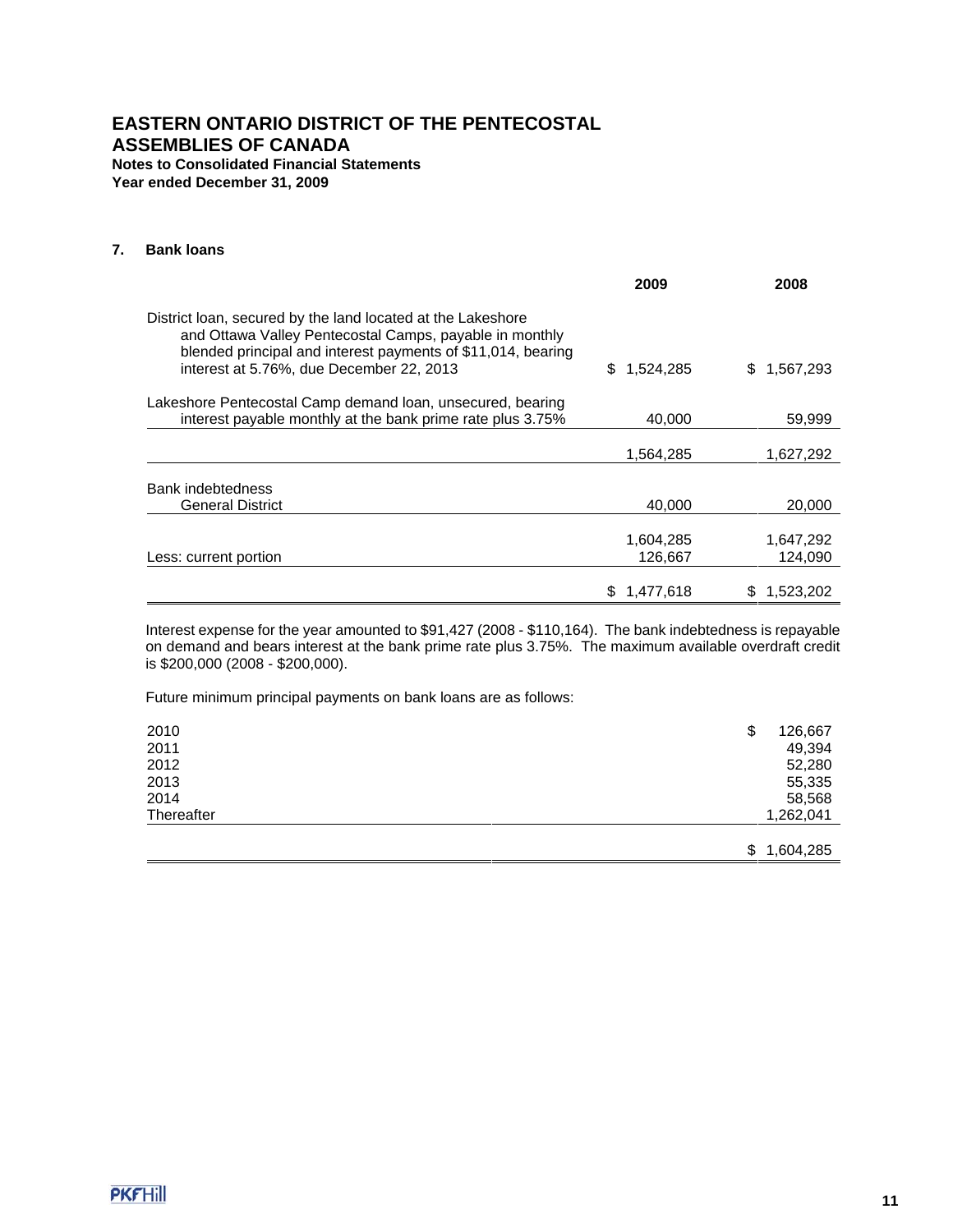**Year ended December 31, 2009**

# **8. Designated funds payable**

The activity for the designated funds is as follows:

|                                   | January 1,<br>2009<br>Opening<br><b>Balance</b> |              | Increases Decreases | December 31,<br>2009<br><b>Closing</b><br><b>Balance</b> |
|-----------------------------------|-------------------------------------------------|--------------|---------------------|----------------------------------------------------------|
| <b>General District</b>           |                                                 |              |                     |                                                          |
| Women's Ministries L.I.F.E. Funds | \$                                              | \$<br>36,553 | \$                  | 36,553<br>\$                                             |
| Other ministries                  | 615                                             | 9,098        | 3,126               | 6,587                                                    |
| <b>Calvary Temple</b>             |                                                 | 48,125       | 48,125              |                                                          |
| Native New Life Training Centre   | 3,050                                           | 2,830        | 5,880               |                                                          |
| <b>ECHO Fund</b>                  | 1,254                                           | 300          | 1,554               |                                                          |
| Master's College and Seminary     | 125                                             | 3,605        | 3,730               |                                                          |
|                                   | 5,044                                           | 100,511      | 62,415              | 43,140                                                   |
|                                   |                                                 |              |                     |                                                          |
| Lakeshore Pentecostal Camp        |                                                 |              |                     |                                                          |
| Environmental assessment          |                                                 | 90,172       | 7,785               | 82,387                                                   |
| Future projects                   | 52,500                                          | 11,953       |                     | 64,453                                                   |
| Pool fund                         | 8,350                                           |              |                     | 8,350                                                    |
| <b>Missions</b>                   | 1,529                                           | 50,987       | 51,690              | 826                                                      |
| Women's ministries                | 762                                             | 6.935        | 7.697               |                                                          |
| Camp sponsorship                  | 300                                             | 4,487        | 4,787               |                                                          |
|                                   | 63,441                                          | 164,534      | 71,959              | 156,016                                                  |
| Ottawa Valley Pentecostal Camp    |                                                 |              |                     |                                                          |
| <b>Missions</b>                   |                                                 | 10.000       | 10,000              |                                                          |
| Other ministries                  | 4,386                                           | 3,252        | 7.638               |                                                          |
| Camp sponsorship                  | 4,130                                           |              | 4,130               |                                                          |
|                                   |                                                 |              |                     |                                                          |
|                                   | 8,516                                           | 13,252       | 21,768              |                                                          |
|                                   | 77,001<br>\$                                    | \$278,297    | \$156,142           | \$199,156                                                |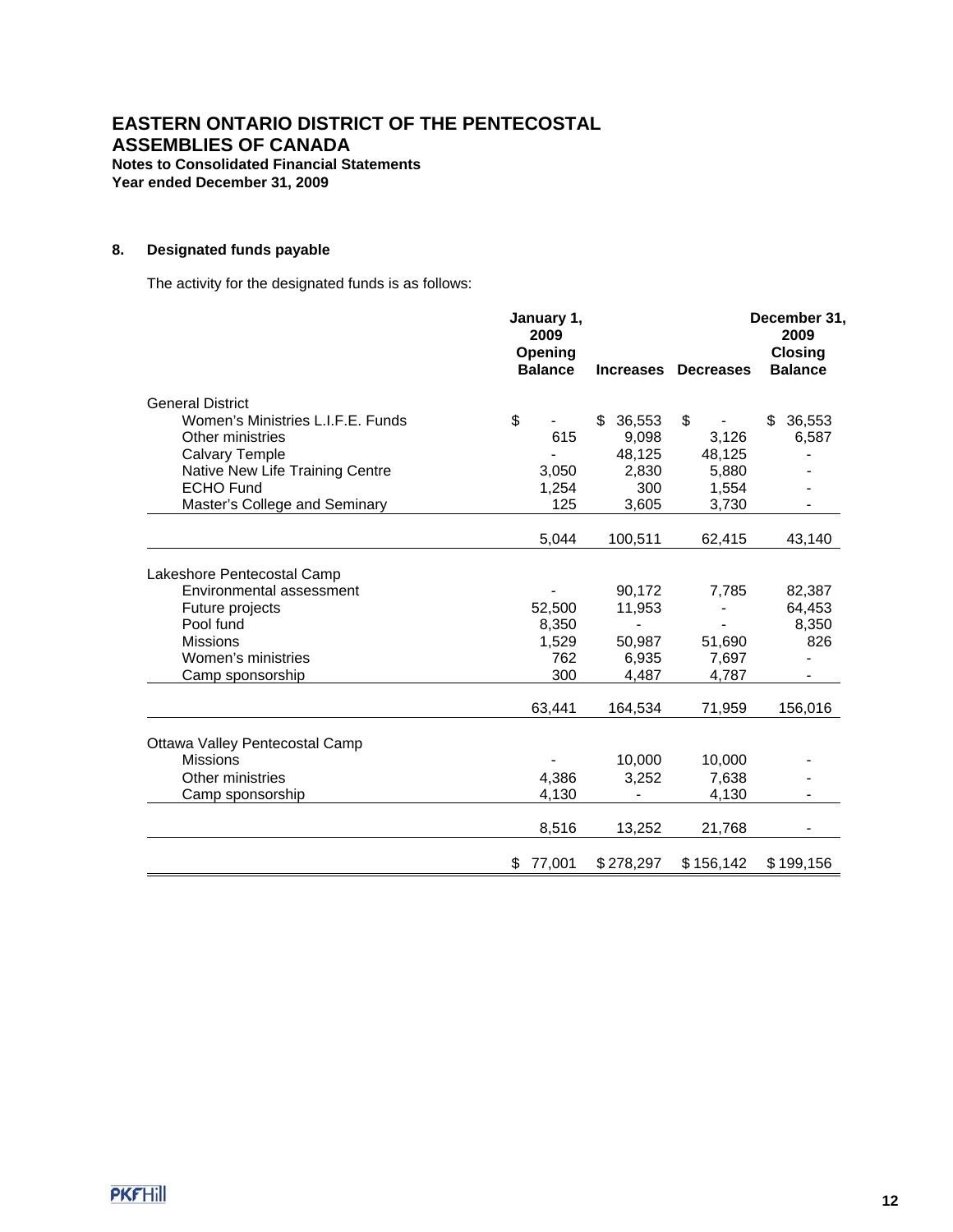**Year ended December 31, 2009**

## **9. Loans payable**

|                                                                                                                                     |     | 2009      | 2008      |
|-------------------------------------------------------------------------------------------------------------------------------------|-----|-----------|-----------|
| Loans from churches and related organizations, unsecured, bearing<br>interest rates to a maximum of 4.35%, redeemable on demand $$$ |     | 762.922   | 715.628   |
| Loans from individuals, unsecured, bearing interest rates to a<br>maximum of 4%, redeemable on demand                               |     | 990,425   | 945,853   |
|                                                                                                                                     | SS. | 1.753.347 | 1,661,481 |

Interest expense for the year amounted to \$60,632 (2008 - \$70,757).

## **10. Intercompany loans from District**

The intercompany loans are unsecured, bearing interest at 5% with no formal terms for principal repayment. Interest was charged to the two camp funds in the amount of \$74,285 (2008 - \$82,569) and is reflected in the net subsidies in the statement of activities (note 13).

## **11. Long-term debt**

|                                                                                                                                                                                                                                                                           | 2009                                 | 2008                                |
|---------------------------------------------------------------------------------------------------------------------------------------------------------------------------------------------------------------------------------------------------------------------------|--------------------------------------|-------------------------------------|
| Heritage Holdings<br>Mortgage payable, secured by property, bearing interest at<br>4.70%, repayable in annual principal payments of \$50,000,<br>payable semi-annually on June 1 and December 1, due<br>December 1, 2012.                                                 | 1,345,000                            | 1,980,000<br>\$.                    |
| Lakeshore Pentecostal Camp<br>Mortgage on Lakeshore Pentecostal Camp property, bearing<br>interest at 7.1%, repayable in monthly blended principal and<br>interest payments of \$8,501, due February, 2010 but<br>renewable for five further terms of three years.        | 833,759                              | 874,607                             |
| Ottawa Valley Pentecostal Camp<br>Mortgage on Ottawa Valley Pentecostal Camp property, bearing<br>interest at 7.1%, repayable in monthly blended principal and<br>interest payments of \$3,847, due February, 2010 but<br>renewable for six further terms of three years. | 415,226                              | 431,211                             |
| Less: current portion                                                                                                                                                                                                                                                     | 2,593,985<br>121,490<br>\$ 2,472,495 | 3,285,818<br>117,205<br>\$3,168,613 |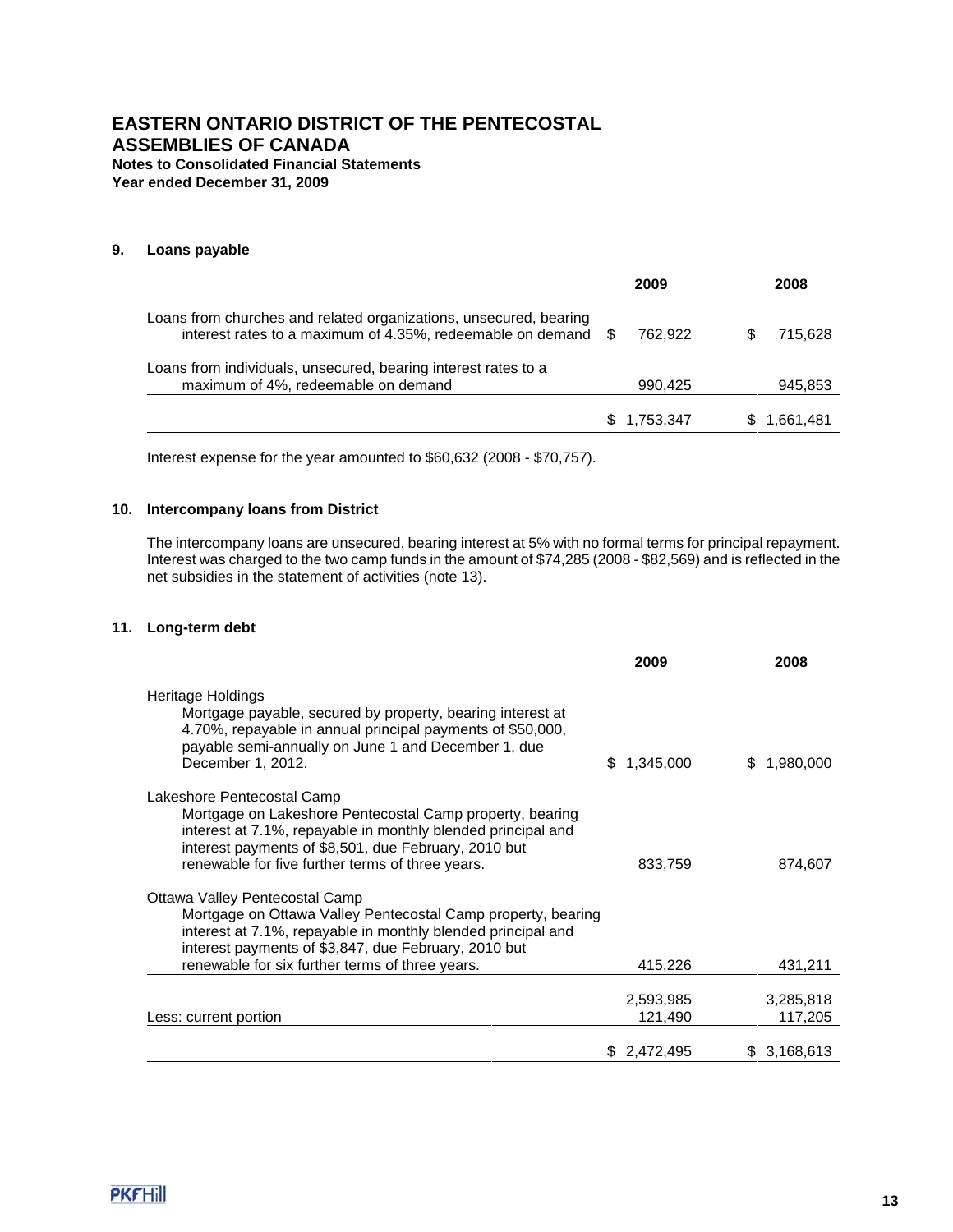### **11. Long-term debt** - continued

Interest expensed on long-term debt during the year amounted to \$193,149 (2008- \$211,873).

The Heritage Holdings mortgage is payable to the Pentecostal Financial Services Group Inc. ("PFSG"), a wholly-owned subsidiary of the PAOC, to be forwarded to a group of private investors.

The camp mortgages are payable to The Pension Fund (1969) of The Pentecostal Assemblies of Canada (the "Pension Fund") and are secured by a first mortgage registered to the Pension Fund and an assignment of insurance proceeds.

It is management's intention to renew these mortgages as they come due. Future minimum principal payments are expected to be as follows:

| 2010       | \$<br>121,490 |
|------------|---------------|
| 2011       | 125,721       |
| 2012       | 1,324,522     |
| 2013       | 80,000        |
| 2014       | 82,000        |
| Thereafter | 860,252       |
|            |               |
|            | \$2,593,985   |

### **12. Invested in property and equipment**

Invested in property and equipment consists of property and equipment less related debt secured by property as follows:

|                                                                                                        | 2009                       |    |                             |    |                                  |    |                                                       |    | 2008                                   |    |                                      |
|--------------------------------------------------------------------------------------------------------|----------------------------|----|-----------------------------|----|----------------------------------|----|-------------------------------------------------------|----|----------------------------------------|----|--------------------------------------|
|                                                                                                        | General<br><b>District</b> |    | Heritage<br><b>Holdings</b> |    | Lakeshore<br>Pentecostal<br>Camp |    | Ottawa<br><b>Valley</b><br><b>Pentecostal</b><br>Camp |    | Total                                  |    | Total                                |
| Property and<br>equipment                                                                              | \$<br>387.001              |    | \$1,399,623                 |    | \$2,378,527                      | \$ | 203,820                                               |    | \$4,368,971                            |    | \$5.058.213                          |
| Less:<br>Camp loans from<br><b>District</b><br>Long-term debt<br>Non-applicable<br>portion of<br>loans |                            |    | (1,345,000)                 |    | (1, 198, 412)<br>(833,759)       |    | (300, 309)<br>96.489                                  |    | (1,498,721)<br>(2, 178, 759)<br>96.489 |    | (1,554,988)<br>(2,854,607)<br>76.047 |
|                                                                                                        | \$<br>387,001              | \$ | 54,623                      | \$ | 346,356                          | \$ |                                                       | \$ | 787,980                                | \$ | 724,665                              |

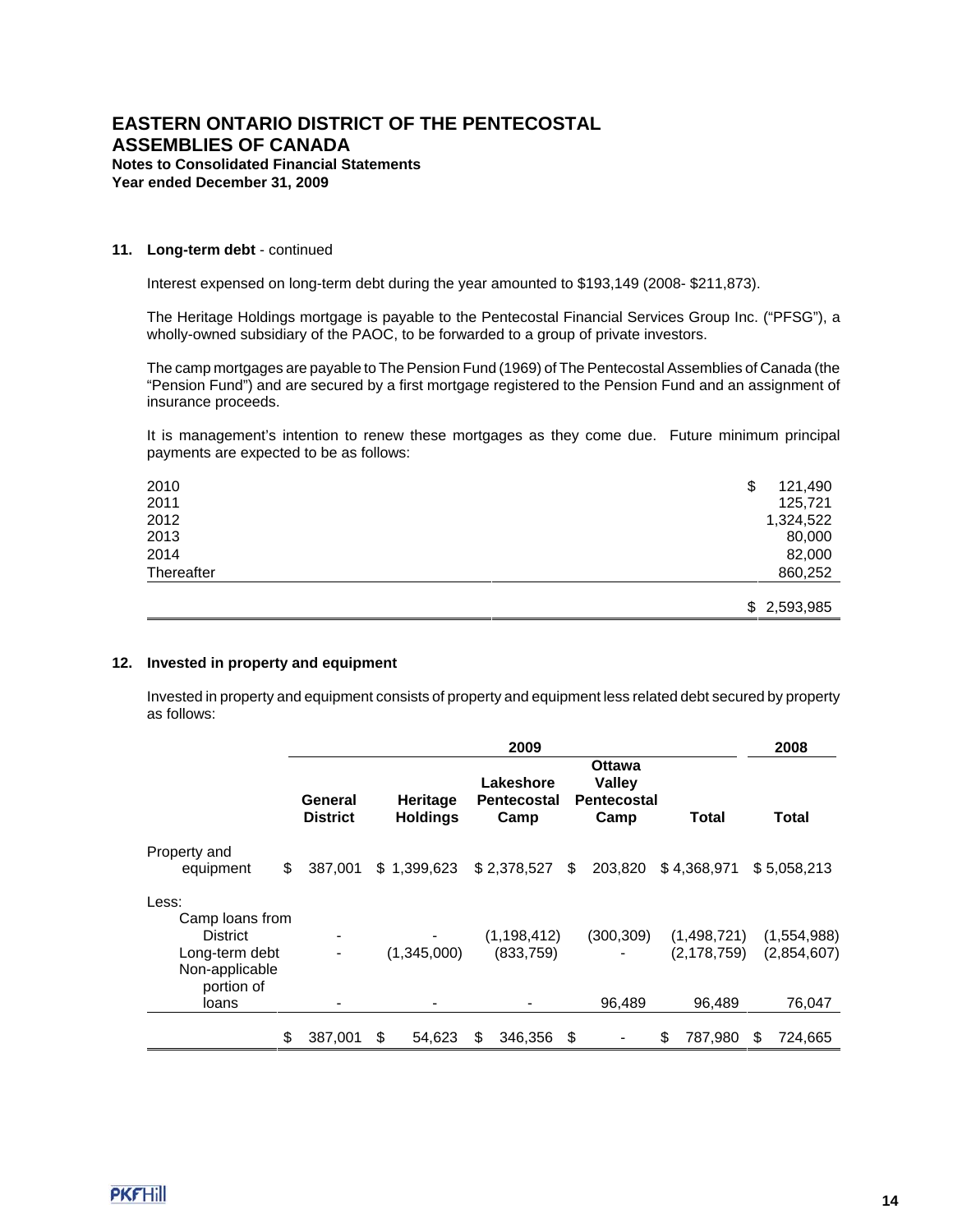### **13. Net subsidies**

Net subsidies include the following transactions:

|                    | General<br><b>District</b> | <b>Heritage</b><br><b>Holdings</b> |    | Lakeshore<br><b>Pentecostal</b><br>Camp |    | <b>Ottawa</b><br><b>Valley</b><br><b>Pentecostal</b><br>Camp | Total |   |  |
|--------------------|----------------------------|------------------------------------|----|-----------------------------------------|----|--------------------------------------------------------------|-------|---|--|
| Subsidies          | \$(147, 466)               | \$<br>-                            | S  | 74.869                                  | \$ | 72,597                                                       | \$    | - |  |
| Interest (note 10) | 74,285                     | $\overline{\phantom{a}}$           |    | (60,063)                                |    | (14, 222)                                                    |       |   |  |
| Rent               | (60,000)                   | 60,000                             |    |                                         |    |                                                              |       |   |  |
|                    | \$(133, 181)               | \$<br>60,000                       | \$ | 14,806                                  | S  | 58,375                                                       | \$    | - |  |

Subsidies from the General District fund to the camp funds represent a portion of the tithes collected by the General District which have been allocated to the camps on a predetermined proportionate basis.

Interest charged by the General District to the camps is on account of the intercompany loans (note 10).

Rent charged by Heritage Holdings to the General District is for the use of premises.

### **14. Related party transactions**

Related party transactions are in the normal course of operations and are measured at the exchange amount, which is the amount of consideration established and agreed upon by the related parties.

The District holds a loan for an employee, payable on demand and bears interest at 4.5% which is payable on a monthly basis. The loan receivable from the employee at December 31, 2009 is \$38,963 (2008 - \$43,850). Included in loans payable from individuals is a short-term promissory note payable to an employee for \$100,000, bearing interest at 3.25%. The funds were advanced to the District in November 2009, and were repaid subsequent to year end.

## **15. Commitments**

The District has contracted to lease various office equipment until 2013. The minimum rental cost for the next four years is as follows:

| 2010 | \$<br>18,000 |
|------|--------------|
| 2011 | 18,000       |
| 2012 | 18,000       |
| 2013 | 9,000        |